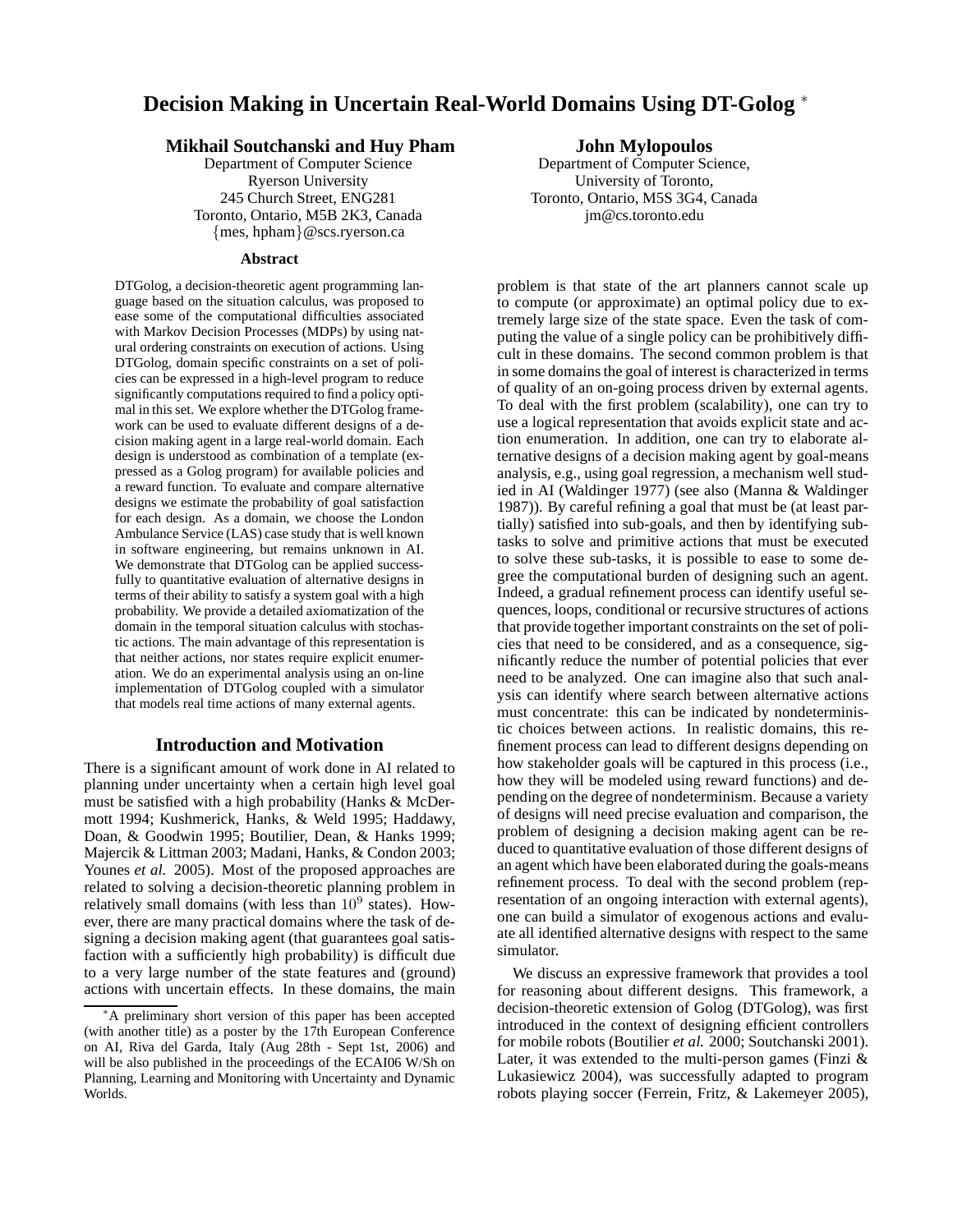and was also extended with preferences to personalize Semantic Web services (Fritz & McIlraith 2006). DTGolog is somewhat similar in spirit to Hierarchical Task Network (HTN), but relies on problem-specific search control knowledge expressed as Golog programs. In addition, HTN plans can be encoded in generalized form as Golog programs, and consequently, one can build domain-specific (but task independent) Golog programs similar to HTN "methods" (taskdecomposition templates) (Sirin *et al.* 2004).

All previous approaches applied DTGolog to the task of computing a policy in a finite horizon decision-theoretic planning problem. To the best of our knowledge, there were no attempts to use the DTGolog framework as a tool for quantitative evaluation of alternative designs of a decision making agent functioning in a large-scale domain characterized by on-going interaction with many external agents. DT-Golog is a natural choice for this type of problems because domain specific constraints elaborated during the refinement process can be easily expressed in Golog. Golog provides all standard programming constructs as well as several nondeterministic choice constructs that can be used to specify alternative decisions to be resolved at the moment of decision making. Goals of stakeholders can be captured using rewards functions, but because mapping of qualitative goals of many agents to quantitative rewards is not unique and can lead to several reward functions, the decision maker is faced with several different designs that represent goals of stakeholders differently. The semantics of DTGolog (based on directed value iteration) guarantees that the nondeterministic choices (if any), mentioned in a program, will be resolved to compute an optimal policy (optimal in the set of all policies that are specified by a Golog program). We would like to do extensive analysis of applicability of DTGolog to evaluation of designs using a real case study (each design is represented as a combination of a Golog program and a reward function). In particular, we explore a well-known case study London Ambulance Service Computer Aided Dispatch System (LAS-CAD) that received a significant attention in the software engineering literature, but remains unknown to the AI community (The Communications Directorate 1993; Kramer & Wolf 1996; Letier & van Lamsweerde 2000; 2004). It is an excellent example of a problem with probabilistic goals. This case study comes from an investigation into a software development project that failed in October 1992 with dramatic consequences. We suggest this case study as a grand challenge for research on planning under uncertainty.

We try to keep our presentation as generic as possible to indicate how our modeling framework can be applied or extended to other decision-making environments. In particular, we clearly show the main features of DTGolog model that can be applied to other domains as well (Reiter 2001; Soutchanski 2003): actions, fluents, precondition axioms, successor-state axioms, initial database, transition probabilities, rewards, Golog procedures for expressing natural constraints on decision making. We illustrate all these main features of the specification framework using the case study.

The main contributions of our paper are the following. First, we developed an extensive logical formalization of a non-trivial domain. Second, we demonstrated that DT-Golog is well suited to the task of evaluation of alternative designs of a decision making agent. Third, we did experimental analysis of three different designs of a decision making agent using the same simulator for a fair comparison. The methodology for quantitative evaluation of designs (in terms of probability of goal satisfaction) has been proposed in (Letier & van Lamsweerde 2004), but it is not based on MDPs and it has never been implemented. All the other previous work in requirements engineering related to the LAS case study, approached this case study in qualitative terms only (Kramer & Wolf 1996; Wang & Lespérance 2001; You 2003).

# **Background**

# **Markov Decision Processes**

Formally speaking, a fully observable MDP  $M =$  $\langle S, A, \text{Pr}, R \rangle$  comprises the following components. S is a finite set of *states* of the system being controlled. The state changes over time, possibly in response to the occurrence of exogenous actions (including nature's actions) and/or actions on the part of the decision maker. A finite set  $A$  is a set of *actions* which influence the system state. Dynamics are given by  $Pr: \mathcal{S} \times \mathcal{A} \times \mathcal{S} \rightarrow [0,1]$ ; here  $Pr(s_i, a, s_j)$ denotes the probability that action a, when executed at state  $s_i$ , induces a transition to  $s_j$ .<sup>1</sup>  $R : S \times A \rightarrow \Re$  (or simply  $R : \mathcal{S} \to \mathbb{R}$  is a real-valued, bounded *reward function*:  $R(s)$  is the instantaneous reward an agent receives for entering state s;  $R(s, a)$  is the reward for entering s after doing  $a^2$  The process is *fully observable* if the agent cannot predict with certainty the state that will be reached when an action is taken, but it can observe that state precisely once it is reached. To implement full observability assumption the agent executes sensing actions that return information about the current state. We assume that sensing actions have no cost and can always be executed.

To choose actions the agent follows some *policy*. A policy specifies the decision rule (a rule for choosing actions) to be used at each stage. A deterministic Markovian (memoryless) stationary policy is a function  $\pi : \mathcal{S} \to \mathcal{A}$  mapping the state space S into the action space  $A$ , with the meaning that for each state s,  $\pi(s)$  denotes the action prescribed by this policy in state  $s$ . For an MDP with a finite horizon  $H$ , a *nonstationary* policy  $\pi : \mathcal{S} \times \{1, \dots, H\} \rightarrow A$  associates with each state s and stage-to-go  $n \leq H$  an action  $\pi(s, n)$ to be executed at  $s$  with  $n$  stages remaining.

The *decision problem* faced by the agent in an MDP is to adopt a course of action  $\pi$  that maximizes expected reward accumulated by implementing that course of action over some horizon of interest. The *expected value* of policy π depends on the specific objectives. A *finite-horizon* decision problem with horizon H measures the value of  $\pi$ as  $V^{\pi}(s) = E_{\pi}(\sum_{n=0}^{H} R(s_n) | s_0 = s)$ , where  $E_{\pi}$  represents the conditional expectation, given that policy  $\pi$  is

<sup>&</sup>lt;sup>1</sup>In general case, different actions can be available at different states:  $A_s$  denotes the set of feasible actions for state s.

 $2R$ ewards can be both positive and negative; in the latter case, they can be understood as costs.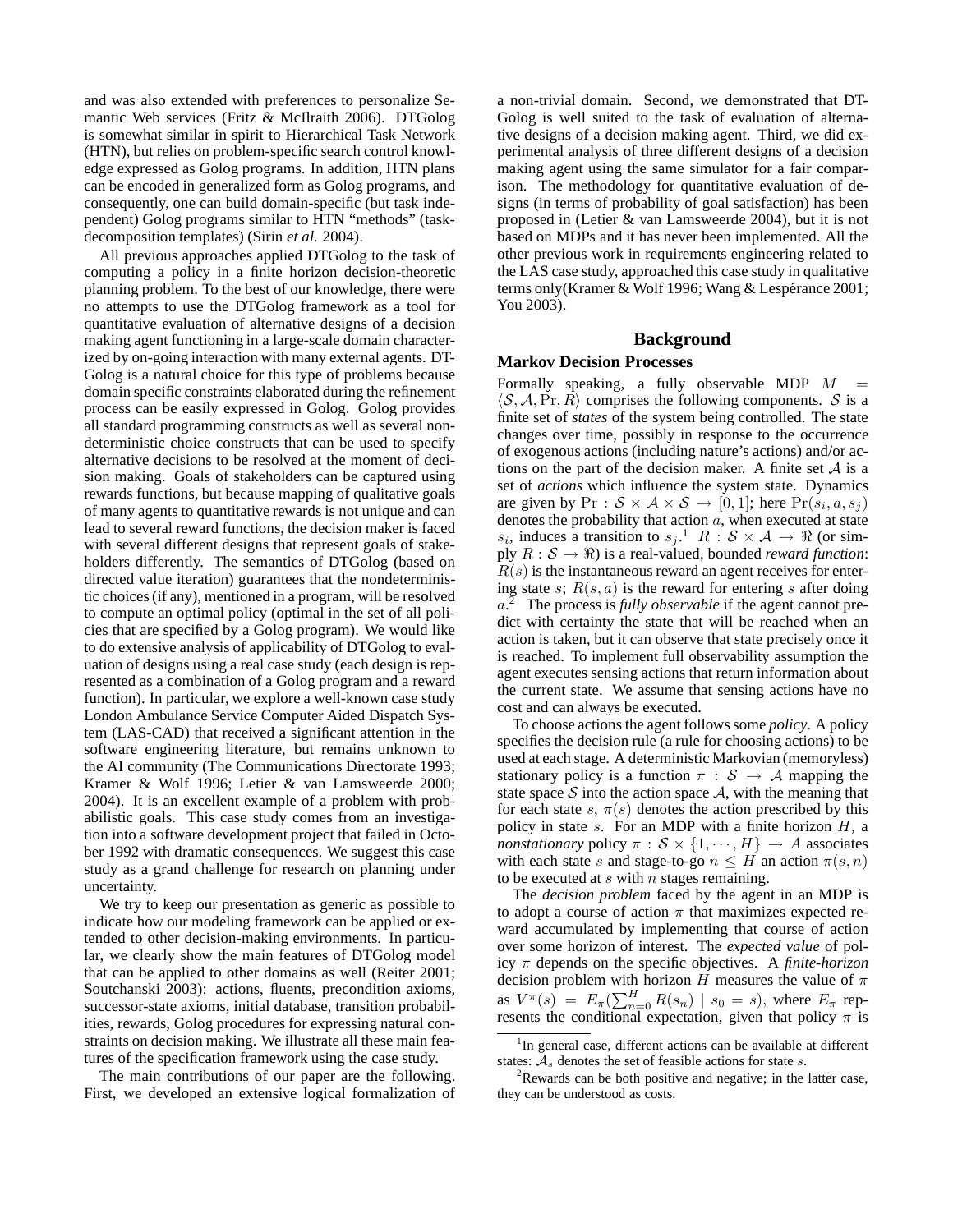employed and the notation  $V^{\pi}(s)$  indicates that the *value* of a policy  $\pi$  depends on the state s in which the process begins. In a discounted infinite horizon MDP,  $V^{\pi}(s)$  =  $E_{\pi}(\sum_{n=0}^{\infty} \gamma^{n} R(s_{n}) | s_{0} = s)$ , where  $0 \leq \gamma < 1$  is a discount factor. The function  $V^{\pi}$  is called the *state-value function* for policy π.

A policy  $\pi^*$  is *optimal* if, for all  $s \in S$  and all policies  $\pi$ , we have  $V^{\pi^*}(s) \geq V^{\pi}(s)$ . There is always at least one policy that is better than or equal to all other policies. Optimal policies share the same state-value function, called the *optimal state-value function*, denoted  $V^*$ , and defined as  $V^*(\hat{s}) = max_{\pi} V^{\pi}(s)$ , for all  $s \in S$  (in other words,  $V^*$ exists and is unique). It can be shown that optimal courses of action are Markovian policies: nonstationary Markovian policies for finite-horizon problems, and stationary deterministic Markovian policies for infinite-horizon problems.

The problem of finding an optimal policy for a given MDP is called the decision-theoretic planning problem. First, consider fixed, finite number of decision-making stages H. A simple algorithm for constructing optimal policies is *value iteration* (Puterman 1994). Define the *n*-stage-to-go value function  $V_n$  by setting  $V_0(s_i) = R(s_i)$  and, for all  $1 \leq n \leq$ H:

$$
V_n(s_i) = R(s_i) + \max_{a \in \mathcal{A}} \{ \sum_{s_j \in \mathcal{S}} \Pr(s_i, a, s_j) V_{n-1}(s_j) \} \tag{1}
$$

The computation of  $V_n(s_i)$  given  $V_{n-1}(s_i)$  is known as a Bellman backup and the equation (1) is called the Bellman optimality equation for a finite number of decision stages H. Using this equation, one can compute in sequence the optimal state value functions up to the horizon  $H$  of interest. Once this sequence of the value functions is computed, one can easily find an *optimal* policy. By setting  $\pi(s_i, n)$  to the action a maximizing the right-hand term, the resulting policy  $\pi$  will be optimal. In general case, an optimal policy is nonstationary because of finite horizon. Second, consider the problem of finding an optimal policy in a discounted infinite horizon MDP (when the number of decision stages is not given or not limited). In this case, an optimal policy can be determined from solving a similar system of Bellman optimality equations but with rewards discounted using  $\gamma$ . There are two most well known dynamic programming algorithms that compute an optimal policy for an MDP with an infinite horizon: policy iteration and value iteration (Bertsekas & Tsitsiklis 1996; Puterman 1994).

MDPs are well-known and widely used models for decision-theoretic planning, but traditional framework requires explicit state and action enumeration, which grow exponentially with the number of domain features. For this reason, traditional algorithms for computing optimal policies become unusable as soon as the number of features used to represent a state is large and each feature can take several different values. On the other hand, many application problems involving decision-theoretic planning can be viewed in terms of logical propositions, random variables, relations between objects, etc. Logical representations have significant advantage over traditional "flat" state-based representations because they can allow compact specifications of the system.

For this reason, many researchers studied how to represent and solve large state space MDPs using alternative representation techniques. Most of these representations and related developments of efficient methods for solving MDPs are reviewed in (Boutilier, Dean, & Hanks 1999). In this paper, we consider an approach to representation of MDPs in the predicate logic developed in (Boutilier *et al.* 2000; Reiter 2001; Soutchanski 2003).

However, before we review this logical approach to representation of an MDP, we would like to mention *decision tree search-based methods*for solving MDPs. Subsequently, we propose to use an elaborated version of a decision tree search-based method for our purposes. When the system is known to start in a given state  $s_0$ , the reachability structure of the MDP can be exploited, restricting value and policy computations to states reachable by some sequence of actions from  $s_0$ . This form of *directed value iteration* can be effected by building a search tree rooted at state  $s_0$ : its successors at level 1 of the tree are possible actions; the successors at level 2 of any action node are those states that can be reached with nonzero probability when that action is taken at state  $s_0$ ; and deeper levels of the tree are defined recursively in the same way. For an MDP with finite horizon  $k$ , the tree is built to level  $2k$ : the value of any state is given by the maximum among all values of its successor actions, and the value of an action is given by the expected value of its successor states. (States at the leaves are assigned their reward value.) It is easy to see that the value  $V(s_0)$  of the state  $s_0$  at the root of a tree with 2n levels is precisely  $V_n(s_0)$  defined in the equation (1) for value iteration. This observation provides the basis for the well known relationships between heuristic search techniques and other dynamic programming algorithms (Boutilier, Dean, & Hanks 1999). To reduce the computational burden of computing an optimal policy in an unrestricted decision tree, we rely on the approach (see below) that proposes to find the optimal policy consistent with the constraints imposed by a program written in a general programming language Golog (Boutilier *et al.* 2000; Soutchanski 2003). *Interleaving* decision-theoretic planning with execution of actions is another key idea important to circumvent computational difficulties associated with decision tree search algorithms (Barto, Bradtke, & Singh 1995; Dearden & Boutilier 1997). This key idea is incorporated into the Golog approach of providing constraints on the set of policies by means of a special programming construct which limits the scopes where planning should be undertaken. In the next section, we review a predicate logic approach to representation of an MDP. In the subsequent section, we review Golog and then we review a decisiontheoretic extension of Golog.

#### **Situation Calculus**

The situation calculus is a predicate logic language for axiomatizing dynamic worlds. In recent years, it has been considerably extended beyond the original language to include stochastic actions, concurrency, continuous time, etc, but in all cases, its basic ingredients consist of *actions*, *situations* and *fluents* (Levesque, Pirri, & Reiter 1998; Reiter 2001). Fluents (playing the role of state features) are understood as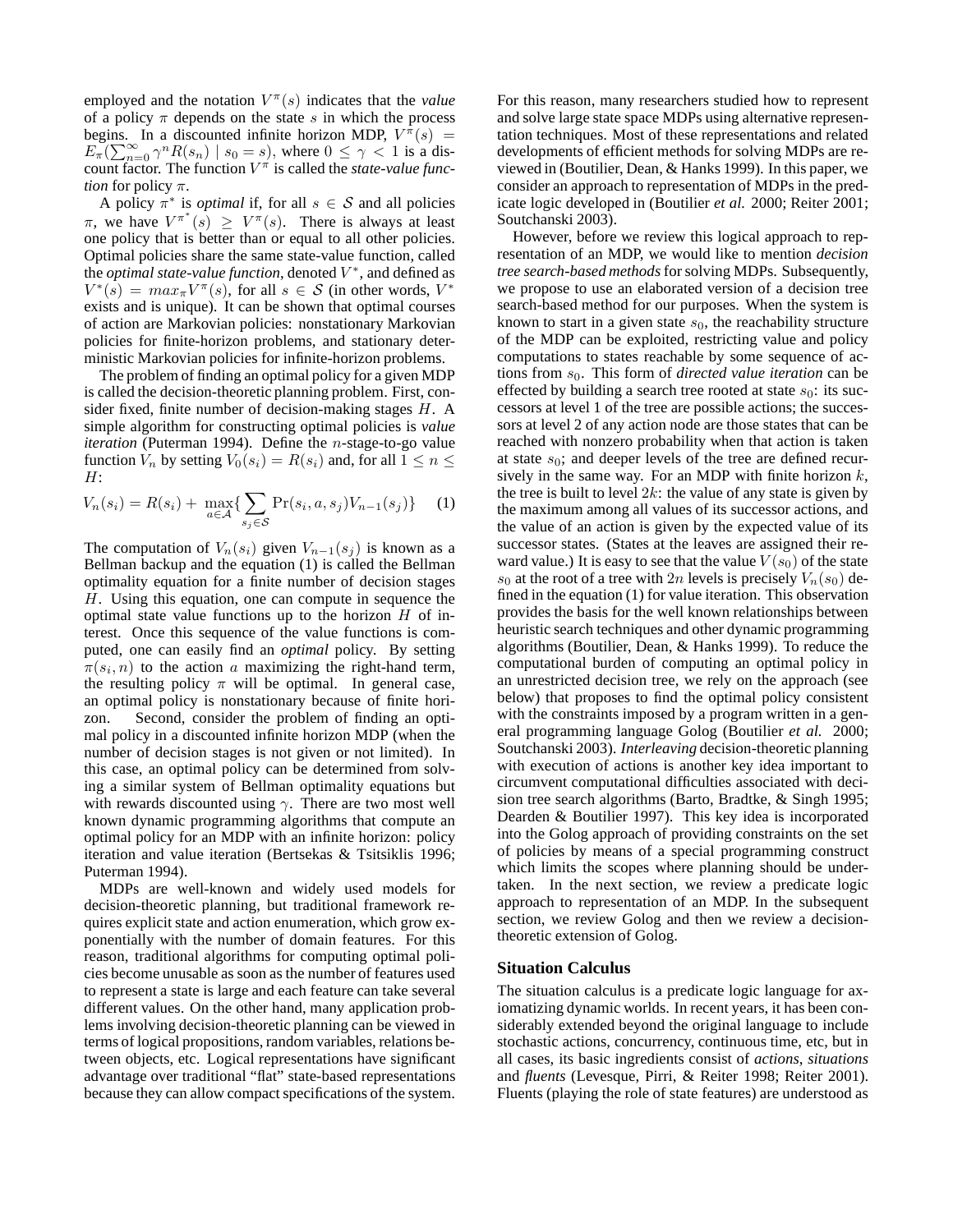properties whose value can vary from situation to situation depending on the executed actions.

*Actions* are first-order terms consisting of an action function symbol and its arguments. In the approach to representing time in the situation calculus of (Reiter 1998; 2001), one of the arguments to such an action function symbol typically, its last argument—is the time of the action's occurrence. For example,  $request(loc(3, 8), 105.7)$  might denote the action of forwarding an emergency request received from location  $loc(3, 8)$  at time 105.7 (e.g., measured in seconds) to a resource allocator (we assume that the term  $loc(x, y)$ ) represents locations on a x,y-grid). Following Reiter, all actions are instantaneous (i.e, with zero duration).<sup>3</sup> In most cases, agent argument of actions remains suppressed, but in the representation of an application domain there is an implicit distinction between agent's actions and exogenous actions (they are not under direct control of the agent). For example, if we are interested only in the actions of the resource allocator (RA), then the action  $request(loc(3, 8), 5.7)$  is an exogenous (with respect to the RA) action that can be executed by an incident reviewer. Exogenous actions can include actions executed by nature. For example, when the RA decides to mobilize the ambulance *car* to the incident at location  $loc(3, 8)$  at time t, this can result in two possible outcomes:  $mobilez\epsilonS(car, loc(3, 8), t)$ , successful mobilization, or *mobilizeF*( $car, loc(3, 8), t$ ), failed mobilization (e.g., due to failed communication link between the RA and the ambulance car). Both these two actions are exogenous because nature decides which one of them will actually be executed when the RA tries to mobilize a car (this is represented by  $mobilez$ e(car, l, t)). However,  $mobilez$ e(car, l, t) is not an action term, but is defined using an abbreviation that relates this agent action to a finite set of nature's actions. The domain axiomatization includes definitions relating such abbreviations (e.g.,  $mobilez$ ) with the finite set of possible outcomes (e.g., *mobilizeS(car, l, t)* and *mobilizeF*( $car, l, t$ )). This is accomplished using a defined symbol  $choice(A) \stackrel{def}{=} \{N_1, \ldots, N_m\}$  meaning that nature's actions  $N_1, ..., N_m$  are the only outcomes of the stochastic agent action A in every situation. This key representational trick allows to apply all reasoning mechanisms developed for the original situation calculus (with the deterministic actions only) to the case when outcomes of some agent's actions are actually determined by nature (see details in (Boutilier *et al.* 2000; Reiter 2001; Soutchanski 2003)). In addition to physical actions, that change some properties of the world, there are also sensing actions that change what the agent knows about the world. For example, the action  $askPosition(22, l, 567)$  is a sensing action executed by the RA at time 567 that determines the location  $l$  of the ambulance with the ID 22.

A *situation* is a first-order term denoting a sequence of actions. These sequences are represented using a binary function symbol *do*:  $d\rho(\alpha, s)$  denotes the sequence resulting from adding the action term  $\alpha$  to the sequence s. The special constant  $S_0$  denotes the *initial situation*, namely the

empty action sequence. Therefore, the situation term *do*(*mobilizeS*(c, loc(3, 8), 29),

 $do(request(loc(3, 8), 5.7), do(wait(2), S_0)))$ <br>is the following sequence of actions: wait(2), denotes the following sequence of actions:  $request(loc(3, 8), 5.7), mobilecS(c, loc(3, 8), 29).$  Notice that the action sequence is obtained from a situation term by reading the term from right to left. Foundational axioms for situations with time are given in (Reiter 1998; 2001).

Relations or functions whose values vary from situation to situation are called *fluents*, and are denoted by predicate or function symbols whose last argument is a situation term. For example, *requestPending*(l, s) might be a relational fluent, meaning that after executing the action sequence s, there is a pending emergency request from the location  $l$  (the truth value of this fluent might change depending on what action was executed last). To simplify presentation we do not consider functional fluents in this paper.

A domain theory is axiomatized in the situation calculus with four classes of axioms (see (Reiter 2001) for details). We give examples of these axioms in the case study section

**Action precondition axioms:** There is one for each action term  $A(\vec{x})$ , with syntactic form  $Poss(A(\vec{x}), s) \equiv \Pi_A(\vec{x}, s)$ . Here,  $\Pi_A(\vec{x}, s)$  is a situation calculus formula with free variables among  $\vec{x}$ , s. These are the preconditions of action A: A is possible if and only if the condition  $\Pi_A(\vec{x}, s)$  is true.

**Successor state axioms:** There is one for each relational fluent  $F(\vec{x}, s)$ , with syntactic form  $F(\vec{x}, do(a, s)) \equiv$  $\Phi_F(\vec{x}, a, s)$ , where  $\Phi_F(\vec{x}, a, s)$  is a formula with free variables among  $a, s, \vec{x}$  having the syntactic form

 $a = \textit{PositiveAction} \land \gamma^+(\vec{x},s) \lor$ 

 $F(\vec{x}, s) \wedge \neg (a = \text{NagativeAction} \wedge \gamma^-(\vec{x}, s))$ ,

where *PositiveAction* is an action that has positive effect on the fluent F,  $\gamma^+(\vec{x}, s)$  is the formula expressing a context in which this positive effect can occur, and, similarly, *NagativeAction* is an action that can make the fluent  $F$  false if the formula  $\gamma^-(\vec{x}, s)$  holds in the situation s. These characterize the truth values of the fluent  $F$  in the next situation  $do(a, s)$  in terms of the current situation s, and they embody a solution to the frame problem for deterministic actions (Reiter 1991) (recall, that the solution of the frame problem is a computationally efficient way of describing all things that do not change after doing an action). There are similar axioms for functional fluents, but we shall not be using these in this paper, so we omit them.

**Unique names axioms for actions:** These state that the actions of the domain are pairwise unequal.

**Initial database:** This is a set of sentences whose only situation term is  $S_0$ ; it specifies the initial problem state (e.g., the beginning of a work shift for ambulance crews and the control staff). For example, it can include sentences saying which ambulances are located where, whether they are ready or not, etc.

### **Golog**

.

Golog (Levesque, Pirri, & Reiter 1998; Levesque *et al.* 1997; Reiter 2001) is a situation calculus-based programming language for defining complex actions in terms of a

 $3$ Durations can be captured using processes. A full exposition of time is not possible here.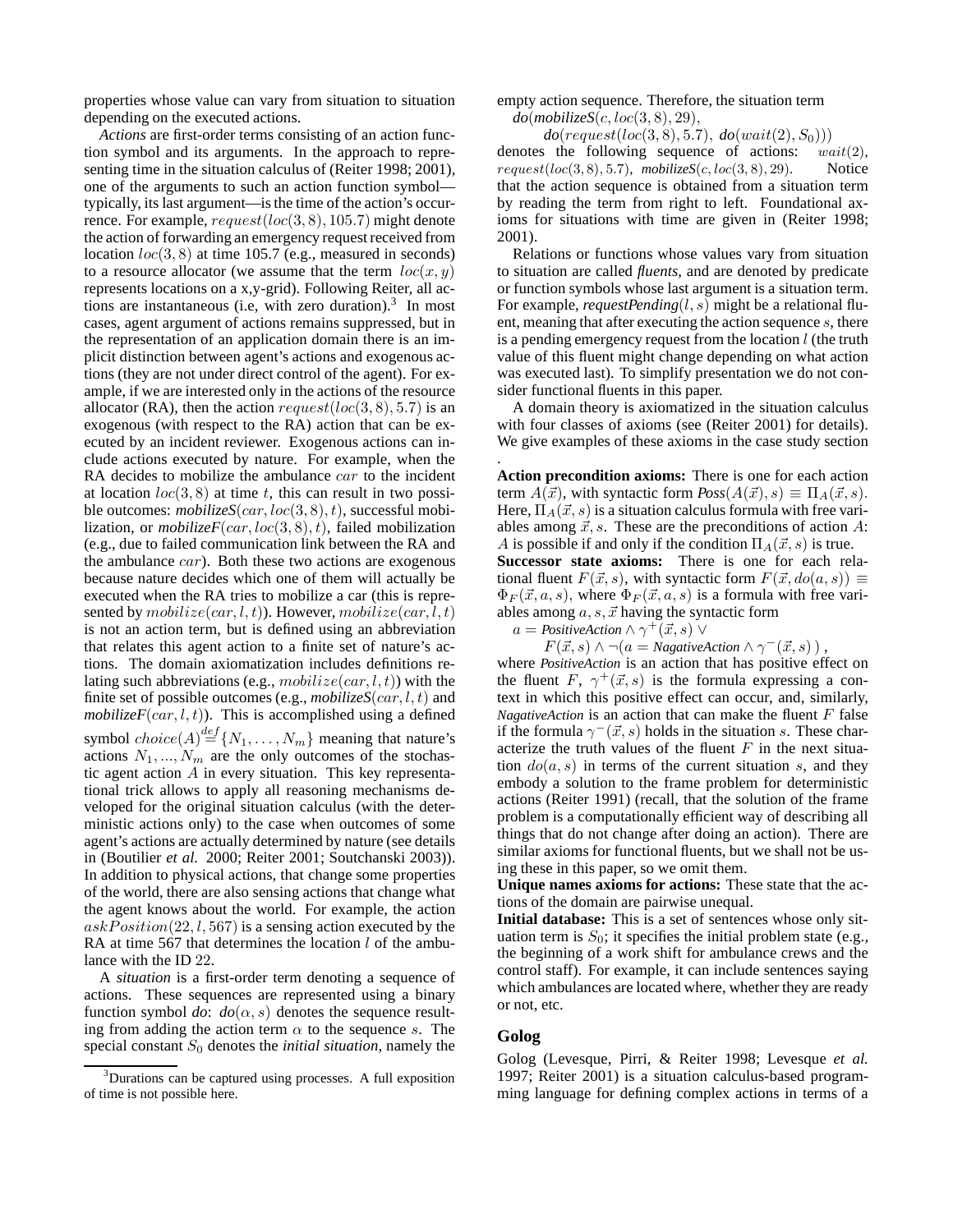set of primitive actions axiomatized in the situation calculus as described above. It has the standard—and some not so standard—control structures found in most Algol-like languages.

- 1. *Sequence:*  $\alpha_1$ ;  $\alpha_2$ . Do action  $\alpha_1$ , followed by  $\alpha_2$ .
- 2. *Test actions:*  $\phi$ ? Test the truth value of expression  $\phi$  in the current situation.
- 3. *Nondeterministic action choice:*  $\alpha_1 | \alpha_2$ . Do  $\alpha_1$  or  $\alpha_2$ .
- 4. *Nondeterministic choice of arguments:* (π x)α. Nondeterministically pick a value for  $x$ , and for that value of  $x$ , do action α.
- 5. Conditionals (*if-then-else*) and *while* loops.
- 6. *Procedures, including recursion.*

The semantics of Golog programs is defined by macroexpansion, using a ternary relation *Do.*  $Do(\delta, s, s')$  is an *abbreviation* for a situation calculus formula whose intuitive meaning is that  $s'$  is one of the situations reached by evaluating the program  $\delta$  beginning in situation s. Given a program δ, one *proves*, using the situation calculus axiomatization of the background domain, the formula  $(\exists s)Do(\delta, S_0, s)$  to compute a plan. Any binding for s obtained by a constructive proof of this sentence is a legal execution trace, in terms of the primitive actions, of  $\delta$ . A Golog interpreter for the situation calculus with time, written in Prolog, is described in (Reiter 1998; 2001).

A detailed example of using a version of Golog for modeling purposes is considered in (Lespérance *et al.* 1999). Another example is discussed in the case study section below.

### **Decision-Theoretic Golog**

We now turn our attention to DTGolog, a decision-theoretic extension of the Golog framework that allows one to specify MDPs in a first-order language, and provide "advice" in the form of high-level programs that constrain the search for good or optimal policies. Such a program can be viewed as a partially-specified policy: its semantics can be viewed, informally, as the execution of the program that has highest expected value. DTGolog offers a synthesis of both decision-theoretic planning and programming, and is in fact general enough to accommodate both extremes. One can write purely nondeterministic programs that allow an agent to solve an MDP optimally, or purely deterministic programs that leave no decisions in the agent's hands whatsoever.

To extend Golog to decision-theoretic contexts, where the effects of actions are uncertain and objectives are formulated using reward functions, generalizations of both the domain representation and Golog are required. First, the representational methodology for actions must be extended to allow the concise representation of rewards, probabilities and sensing-related conditions that need to be evaluated after doing sensing actions (we need sensing to implement a fully observable MDP). Second, the interpreter must be generalized so that the search is not for any execution of a program, but rather for the execution of the program that has highest expected utility—though this notion is somewhat complicated in the context of executing a program as we will see below. We discuss each of these generalizations in turn.

The specification of an MDP requires the provision of a background *action theory*—as described above— augmented with additional classes of definitions and a background *optimization theory*—consisting of the specification of a reward function and some optimality criterion (here we require only a horizon  $H$ ). The following predicates are used in additional classes of definitions that must be provided to represent an MDP (see (Soutchanski 2003) for details): (1) a defined symbol  $prob(n, p, s)$  represents the probability  $p$  of nature's action  $n$  in situation  $s$ , and (2) the predicate *senseCond* $(n, \phi)$  specifying the test condition  $\phi$ that needs to be evaluated to identify which outcome  $n$  of the last stochastic action actually occurred, (3) a defined symbol  $reward(r, do(a, s))$  to represent rewards and costs r as functions of the current situation  $do(a, s)$ , the action a or both. Examples of all these axioms are provided below in Section .

In what follows, we assume that we have been provided with an extended basic action theory and optimization theory. We interpret DTGolog programs relative to this theory. DTGolog programs are written using the same program operators as Golog programs. DTGolog programs can also use one additional operator that is called *nondeterministic finite choice of action arguments*:  $(\pi(x : \tau)\delta)$  means nondeterministically choose an element  $x$  from the finite set  $\tau = \{c_1, \ldots, c_n\}$  and for that x do the program  $\delta$  (see details below).

The semantics is specified in a similar fashion, with the predicate *IncrBestDo* playing the role of *Do*. Specifically, the semantics of a DTGolog program is defined by a predicate *IncrBestDo*( $\delta_1$ , s, h,  $\delta_2$ ,  $\pi$ , v, pr), where  $\delta_1$  is a given Golog program, s is a starting situation,  $\pi$  is the optimal policy determined by program  $\delta_1$ , v is the total accumulated expected value of that policy,  $pr$  is the probability that  $\pi$  will execute successfully,  $\frac{4}{3}$ , h is a specified horizon and  $\delta_2$  is the program that remains to be executed after doing the first action from the policy  $\pi$ <sup>5</sup> (The expected values are computed in the usual way by multiplying rewards with probabilities of outcomes). Generally, an interpreter implementing this definition will be called with a given program  $\delta_1$ , situation  $S_0$ , and a horizon h, and the arguments  $delta_2, \pi, v$  and pr will be instantiated by the interpreter. We simply call  $\pi$  the optimal policy whenever it is clear from the context that  $\pi$  is a policy optimal with respect to a given program and a finite horizon.

Note that different policies are characterized not only by their values, but also by their success probabilities. To compare them, it is assumed that a predicate  $\leq$  is available that compares pairs of the form  $\langle p, v \rangle$ , where p is a success probability and  $v$  is an expected value. How one defines this predicate will depend crucially on how one interprets the concept of advice embodied in a program. One natural implementation is to use a lexicographic preference where

<sup>&</sup>lt;sup>4</sup>It is determined by all branches of the given program whose execution do not fail, i.e., by branches where all test expressions evaluate to true and all actions are possible.

<sup>&</sup>lt;sup>5</sup>We use  $\pi$  to denote both a policy and nondeterministic choice operator. The meaning should always be clear from the context.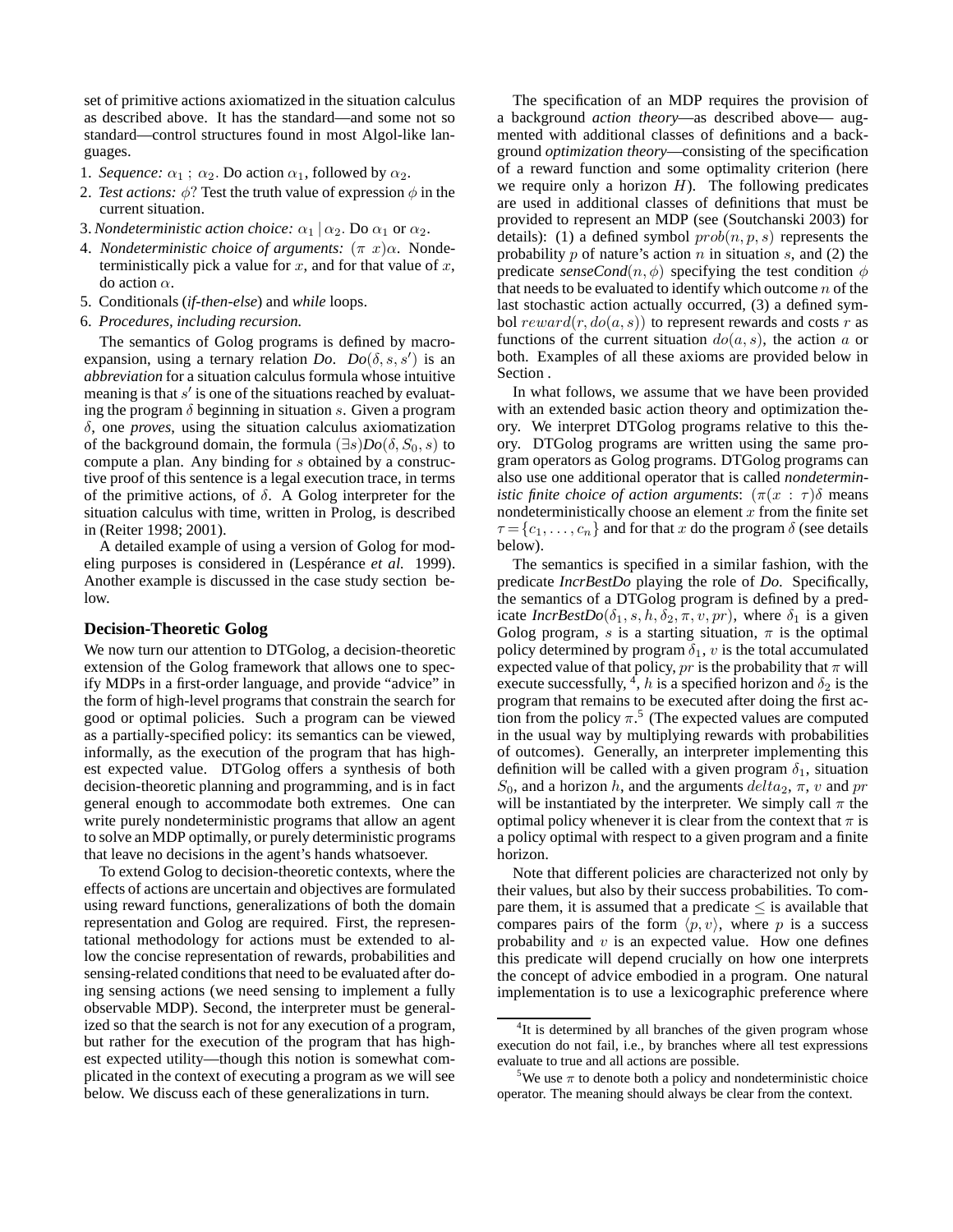$\langle p_1, v_1 \rangle < \langle p_2, v_2 \rangle$  whenever  $p_1 = 0$  and  $p_2 > 0$  (so an agent cannot choose a policy that guarantees abnormal termination). If both  $p_1$  and  $p_2$  are zero, or both are greater than zero, than the v-terms are used for comparison.

We conclude this section with a semantics of a few operators. We include only axioms for nondeterministic choice because they are essential for understanding how the interpreter finds an optimal policy.

### **The nondeterministic choice of two programs.**

 $\mathit{IncrBestDo}((\delta_1\mid \delta_2); \gamma, s, h, \delta_r, \pi, v, p) \stackrel{def}{=} h > 0 \land$  $\exists (\pi_1, v_1, p_1, \delta^1_r)$ . IncrBestDo $(\delta_1; \gamma, s, h, \delta^1_r, \pi_1, v_1, p_1) \wedge$  $\exists (\pi_2, v_2, p_2, \delta_r^2)$ . Incr $\textit{BestDo}(\delta_2; \gamma, s, h, \delta_r^2, \pi_2, v_2, p_2) \land$  $(p_1, v_1) \leq (p_2, v_2) \wedge \pi = \pi_2 \wedge \delta_r = \delta_r^2 \wedge v = v_2 \wedge p = p_2 \vee$ 

 $(p_1, v_1) > (p_2, v_2) \wedge \pi = \pi_1 \wedge \delta_r = \delta_r^1 \wedge v = v_1 \wedge p = p_1$ ). Given the choice between two subprograms  $\delta_1$  and  $\delta_2$ , the optimal policy is determined by that subprogram with optimal execution. This is achieved by looking ahead up to the end of each of the two branches, and finding which branch is optimal;  $(p_1, v_1) < (p_2, v_2)$  is defined above.

#### **Nondeterministic finite choice of action arguments.**

If the program begins with  $(\pi(x : \tau)\delta); \gamma$ , the finite nondeterministic choice followed sequentially by a sub-program  $\gamma$ , the finite set  $\tau = \{c_1, \ldots, c_n\}$ , and the choice binds all free occurrences of x in  $\delta$  to one of these elements, then:

 $IncrBestDo((\pi(x:\tau)\delta);\gamma,s,\delta_{rem},h,\pi,v,pr) \overset{def}{=} h>0 \; \wedge$  $Incr\ddot{BestDo}((\delta|_{c1}^x \mid ... \mid \delta|_{cn}^x);\gamma,s,\delta_{rem},h,\pi,v,pr)$ 

where  $\delta \vert_c^x$  means substitution of c for all free occurrences of x in  $\delta$ . Thus, the optimal policy  $\pi$  corresponds to the element  $c$  in  $\tau$  that delivers the best execution. The remaining program  $\delta_{rem}$  is the same on the both sides of the definition.

### **Nondeterministic choice of arguments.**

$$
IncrBestDo((\pi x)\delta(x);\gamma,s,\delta_{rem},h,\pi,v,pr) \stackrel{def}{=} h > 0 \land (\exists x).IncrBestDo(\delta(x);\gamma,s,\delta_{rem},h,\pi,v,pr)
$$

This is a *non-decision-theoretic version* of nondeterministic choice: pick an argument and compute an optimal policy given this argument. We need this operator because it will be convenient to choose values of variables that satisfy certain conditions, to choose moments of time and values returned from sensors. Note that in Golog, this operator is an operator for choosing one of the alternatives, but in DTGolog it is used only for programming purposes, and not for decision making.

A detailed inductive definition of *IncrBestDo* on the structure of a given program  $\delta$ , a discussion of its semantics, off-line and on-line DTGolog interpreters are provided in (Soutchanski 2003). On-line interpreter uses the off-line *IncrBestDo* interpreter, but it interleaves off-line planning with on-line execution of the first action from the computed policy. In the finite horizon case, this execution obviously terminates after  $H$  steps, but in the infinite horizon case, this execution is an ongoing processes interleaved with occurrences of exogenous actions.

# **A Case Study: London Ambulance Service Computer Aided Dispatch (LAS-CAD) System**

In this section, we would like to describe a very large realworld domain where there are many stakeholders and the system goal that must be satisfied with a high probability. Subsequently, we provide a detailed logical formalization of this domain, consider three alternative designs of a decision making agent and discus how they can be quantitatively evaluated using DTGolog. Our formalization of LAS follows (The Communications Directorate 1993), because this is the only source of information available to us and, in most cases, we make only those assumptions which are (implicitly or explicitly) stated in this report.

As described in (The Communications Directorate 1993), the job cycle of LAS comprises the following phases. (1) Call taking, reviewing and prioritization: a Call Taker gets a 999 emergency phone call requesting an ambulance service and writes down all necessary details including the location of a patient; subsequently, an Incident Reviewer (IR) removes any duplicated requests and assigns priorities. (2) Decision making: depending on the location of the request, the IR forwards each request to one of the three Resource Allocators (RA), each is in charge of one of the three London's city regions (north-west, north-east and south-west), who decides which available ambulance should be sent to serve the incident. (3) Dispatch: once the decision has been made, it will be passed on to a Dispatcher (DSP), who will communicate the mobilization instruction to the appropriate ambulance crew. (4) Mobilization: an ambulance vehicle can be mobilized either from its home base, or from a hospital, or on the road (e.g., using radio link) when a vehicle that completed a previous request is going back to its home base. (5) Travel to scene: an ambulance vehicle (from now on, we call it a car for brevity) travels as quickly as possible to the incident. (6) At scene: upon arrival, an ambulance crew should notify the DSP (e.g., by pressing buttons on the mobile terminal inside the ambulance); then, they perform on-site diagnosis. After doing a diagnosis, the crew decides whether take a patient to a hospital or not. If not, then the car returns back to its home base. (7) Travel to a hospital: if a patient needs hospitalization, then the ambulance vehicle travels to a hospital (we assume that the ambulance always travels to the hospital of that region where the patient is currently located). (8) Hand over at a hospital: after spending some time on handing a patient over to a hospital staff, the car reports that it is ready for new assignments and starts going back to its home base (this may require crossing a border between regions, if the ambulance happens to be at a hospital of another region).

One of the most important objectives of the LAS is that requests to be served within 14 minutes from the time the call is received. More specifically, according to the government targets for response times, the activation process (i.e., call taking and mobilization decision) should be less than 3 minutes, and the travel time to the incident should be, for 95% of the time, less than 11 minutes and, for 50% of the time, less than 8 minutes (The Communications Directorate 1993). Clearly, realization of this objective depends cru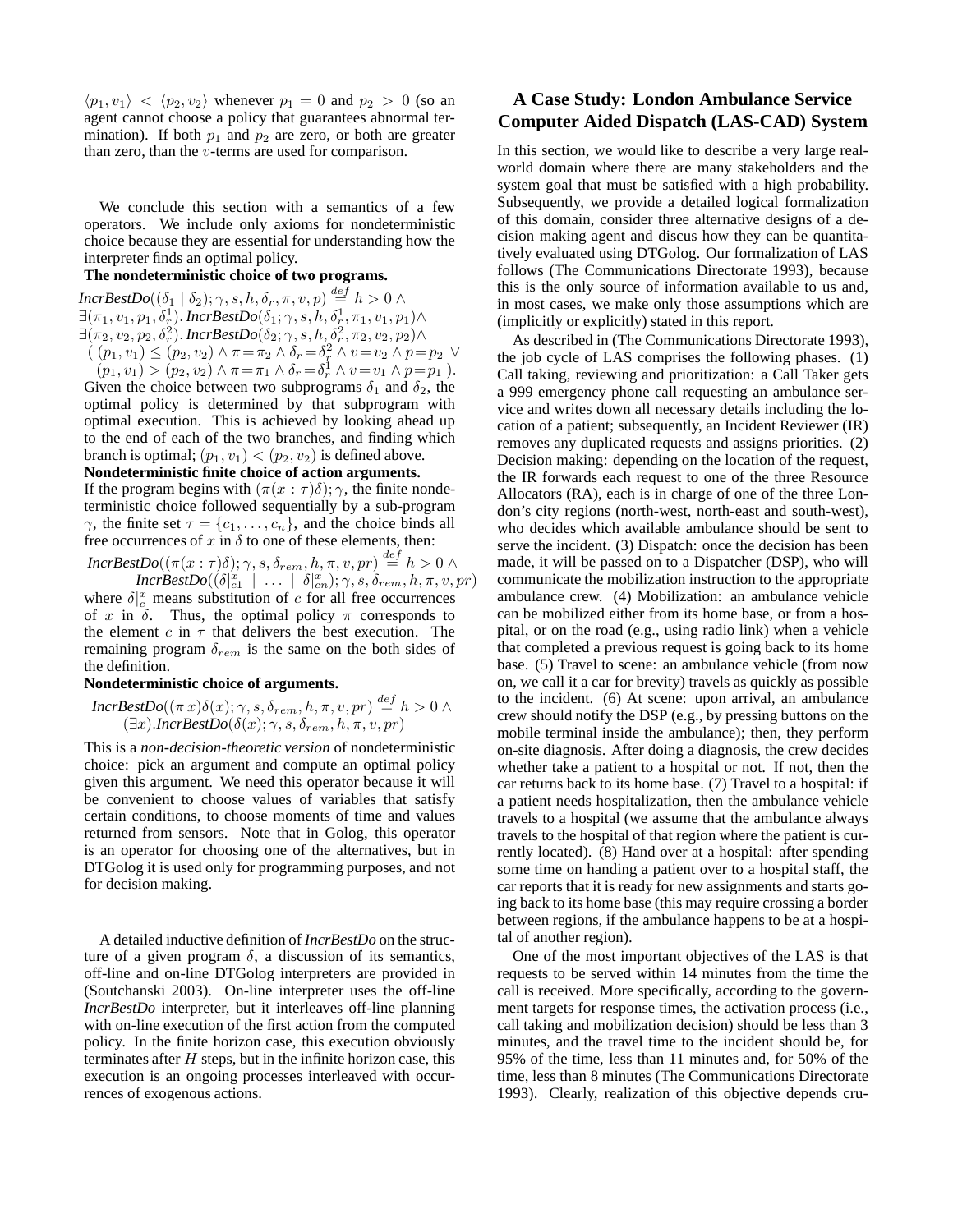cially on the RA's decision making strategy that can depend on the following factors: whether ambulances are allowed to cross borders between regions or not, whether the same ambulance crew can be consecutively mobilized to serve incidents without having a rest at a base, whether there is information about current locations of all available ambulances, what criteria are used to choose an ambulance, etc. We would like to show that DTGolog is a framework that is expressive enough to provide quantitative evaluation of quality of alternative designs. However, we would like to emphasize that LAS is a very complicated case study involving multiple agents. For this reason, we decide to supplement DTGolog with an elaborated (but conceptually straightforward) simulator that is responsible for generating all exogenous actions and for modeling behavior of ambulances (using assumptions formulated below). The simulator (Pham, Soutchanski, & Mylopoulos 2006) also plays an important role in collecting statistics. Recall that in a single agent case, an offline DTGolog interpreter computes not only a policy (optimal in the set of policies satisfying a given Golog program) and its value. It computes also the probability that an optimal policy successfully follows constraints imposed by a Golog program: an optimal policy, its probability of success and its value are determined by the same reasoning process. However, in a multi-agent system like LAS, this cannot be done directly. For this reason, our simulator provides a probabilistic model that we use for quantitative comparisons. All alternative designs are evaluated with respect to the same probabilistic model to guarantee a fair comparison. Finally, there is another subtle difficulty that has to be mentioned. In the real system, only partial information is available to the RA due to communication failures and other factors. Because we use fully observable MDPs, we introduce additional states that represent lack of information to deal with this complication; e.g., we say, that a location of a car is "unknown", or a sensing action returned the value "unclear".

We will model the three city regions (we use constants NW, NE and S to name them), using three rectangular grid worlds  $10 \times 10$ . In each grid world, each cell represents a city block (an unique location), and is denoted by a term  $loc(x, y)$ , where x and y are the coordinates. All locations in the city will be referred to by the corresponding cells in which they reside, and the distance between any two locations,  $loc(x_1, y_1)$  and  $loc(x_2, y_2)$ , is defined as the Manhattan distance between the two:  $d = |x_2 - x_1| + |y_2 - y_1|$ . We assume that each region has one ambulance station (or just base for short), one hospital, and 10 ambulances (or just cars for short). The figure 1 below provides an illustration. We skip other details of our grid-world representation, but they are intuitively clear and the interested reader can find them online at (Pham, Soutchanski, & Mylopoulos 2006). It is important to understand that the size of the state space is well beyond  $30^{300} \cdot 2^{300}$  states, there are many actions in every state (which car should go to an emergency call) and, consequently, the exact solution of the problem of optimal ambulance allocation to incidents is computationally intractable. Moreover, even the task of evaluating policies on this huge state space is computationally intractable. However, we will

see below that using DTGolog we can evaluate reasonably interesting domain specific programs by taking advantage of natural constraints on the decision making process in this domain.



Figure 1: A grid-world model of the city.

To model, and simulate, the emergency servicing trips, we will make the following assumptions.

- The traveling speed of the ambulance in an emergency mode (i.e., when it is going to an incident, or when it is taking the patient to a hospital) is higher than that of in a normal mode (i.e., when it is going back to its home base).
- When the ambulance is outside of its home region, its speeds (both emergency and normal) are slower, due to crew members unfamiliarity with the region.
- The average amounts of time it takes to perform on-site diagnosis (*diagnosis time* from now on), and to carry the patient from an ambulance to a hospital (*unloading time* from now on) are known and the same in all regions.
- Weary crews work more slowly. Both diagnosis time and unloading time, as well as traveling time are longer in the case of consecutive trip(s), if the ambulance crew did not have any rest between trips, in comparison to amounts of time spent on average by a fresh crew.
- The rate at which emergency requests are received (*request rate* from now on) is known. (We simulate the request arrivals using a Poisson distribution.)
- The percentage at which patients need to be taken to hospital (*hospitalize rate* from now on) is a constant.
- The communication between the central ambulance control station (where the RA works) and ambulances is unreliable and it is modeled using an uniform distribution. However, each car can be reached reliably at the base.

The logical statements that capture these parameters are:  $avgTimePerBlock EmergHome(100)$  – and  $avgTime PerBlockNormHome(200)$  – home region, emergency (normal, respectively) speed per city block in seconds;  $avg$ - $TimePerBlock Emerg Foreign(150)$  – and  $avgTime-$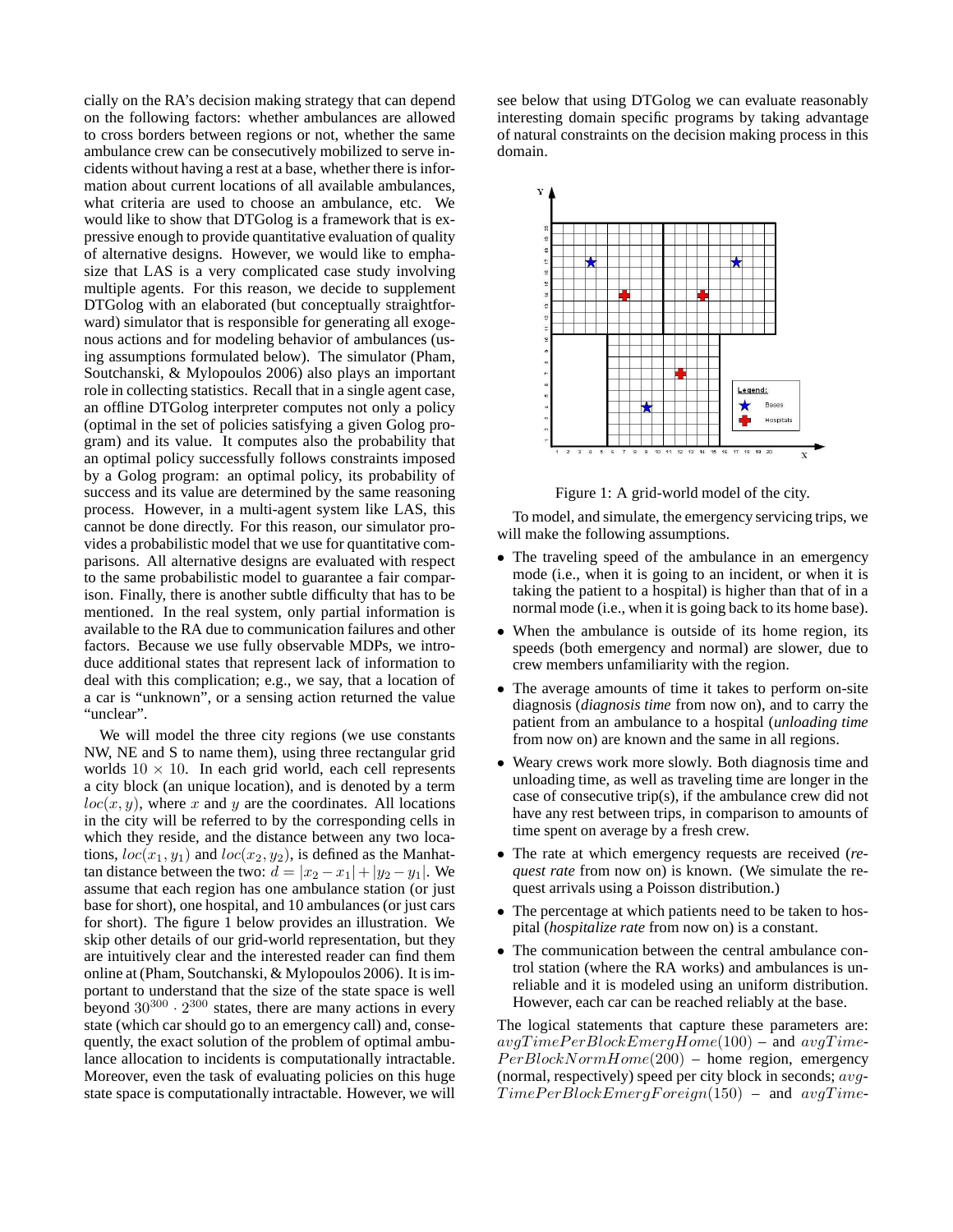$PerBlockNormForeign(250)$  – foreign region, emergency (normal, respectively) travel time per city block in seconds;  $diagTime(240) - 4$  minutes, and unload- $Time(120) - 2$  minutes; tirednessLaqTime(100) – extra time required for a fatigued crew;  $requestRate(150) - 1$ request every 150 seconds,  $hospitalizeRate(0.8)$  – in the 80% of calls, a patient needs hospitalization. The rate at which communication fails, given the car is not at the base is represented by the predicate  $commFailRate(0.15)$ .

We provide our logical representation of the domain in the situation calculus (Reiter 2001) as follows: first, we describe all agents, second, we describe their actions, third, we formulate all fluents, forth, we give precondition axioms for all actions, fifth, all successor state axioms, six, theory to represent an MDP (specifically, probabilities of transitions and reward functions), and finally, we mention what logical statements are included in the initial database.

### **Domain Representation**

#### **Agents and actions**

There are many roles in the real LAS system. Focusing on just the resource allocating and scheduling aspect of the system, however, only three roles are of significance: the IR, the RA, and the DSP (using the abbreviations from above). At the central position of the system is the RA. For simplicity, we assume that there is only one RA for the whole system. His job is to make resource allocation decisions in such a way that ambulances will arrive within the specified time limit (11 minutes) with a high probability. We will assume that in doing his job, the RA is continuously performing one of the following four actions.

 $mobileize(c, loc, t)$  – Send the ambulance c to loc at time  $t<sup>6</sup>$ This is a stochastic action axiomatized as  $choice(mobilize(car, loc, t))=$  ${mobilizeS}(car, loc, t), mobilizeF(car, loc, t)}.$  The first outcome  $mobileizeS$  corresponds to successful mobilization, the second outcome  $mobileizeF$  corresponds to failed mobilization (e.g., due to communication problems).

 $askPosition(c, l, t) - A$  sensing agent action that, if performed at time t, will tell the RA the location  $l$  of car  $c$ . To represent that this action can fail at the current communication failure rate, the simulator can return the special location Unclear (it is used later in the axioms).

 $askStatus(car, status, t)$  – Another agent sensing action that determines whether car is Busy, Ready, or if the current status is  $Unknown$  (if communication fails).

 $wait(t)$  – A no-cost deterministic agent action that can be performed whenever the RA has nothing to do.

#### **Exogenous actions**

The front-end (i.e., call taking, etc) part of the system can be completely summarized and represented by the IR, because, from the point of view of the RA, this is where all emergency requests come from. We will assume that in doing his job, the IR will perform just one action:

 $request(l, t)$  – Forward a reviewed incident request to the RA.

The back-end of the system, on the other hand, is completely summarized and represented by the DSP, since he handles all mobilization-related communications and ambulance activity reports. We will assume that, in doing his job, the DSP will perform these three actions.

 $reportArrival(car, l, t)$  – Report about arrival of an ambulance  $car$  to the RA. This action will tell the RA that  $car$ has arrived at location  $l$  at time  $t$ .

 $reportReady(c, l, t)$  – Report about readiness of an ambulance  $c$  to the RA. This action will tell the RA that  $c$  has become ready at location  $l$  at time  $t$ .

 $reportLocation(car, loc, t)$  – Inform about the current location *loc* of *car* at time *t*.

Since we consider here a DTGolog approach that accounts for a single decision maker only, we represent the behavior of the RA using a Golog program composed from his agent actions only, while treating the IR and DSP as external agents whose behaviors are simulated (using programs written in C). Note that the external agents (i.e., the IR and DSP) perform their actions in an exogenous fashion: their actions can happen any time and are outside of the direct control of our Golog program representing the RA.

To capture logical properties of the domain (state features) we introduce the following predicates.<sup>7</sup>

### **Fluents**

 $ready(c, s)$  - a car c is ready in situation s

 $carLocKnown(c, t, s)$  - the location of a car c is known in situation  $s$  at time  $t$ .

 $carLocation(c, l, t, s)$  - c is located at l at time t in s

 $commLoss(c, s)$  - communication with a car c is not available in situation s

 $requestPending(l, s)$  - there is an emergency request from a location  $l$  in situation  $s$ 

 $atBase(c, s)$  - a car c is at its home base in situation s

 $consecTripCount(c, n, s)$  - c made *n* consecutive trips in s

### **Situation Independent Predicates:**

 $region(name, id, loc(x_1, y_1), loc(x_2, y_2))$  - the region *name* has a bottom left corner at  $loc(x_1, y_1)$  and a top right corner at  $loc(x_2, y_2)$ , e.g., the north-west region is described by  $region(NW, 1, loc(1, 11), loc(10, 20)).$ 

 $base(name, id, region, l)$  - the base name with an  $id$  is located in region at the location  $l$ , e.g.,  $base(B1, 1, NW, loc(7, 14)).$ 

 $carRange(reqion, rName)$  -  $rName$  is the name of the set of all cars from region, e.g., carRange(NW, NW cars).

range(rName, f) - f is the finite set named rName,  $range(NW cars, \{c1, c2, c3, c4, c5, c6, c7, c8, c9, c10\}).$ 

There is also a finite set named All that includes all 30 cars. There are also several other predicates with an obvious implementation and with the meaning that is easy

<sup>&</sup>lt;sup>6</sup>In the real LAS, performing this action involves not only the RA who notifies the DSP, but also the DSP who informs the appropriate ambulance crew (we gloss over details to simplify our model).

 $\alpha$ <sup>7</sup>As usual in predicate logic, names starting with low-case letters are variables that are implicitly universally quantified in all axioms, and names starting with upper-case letters are constants.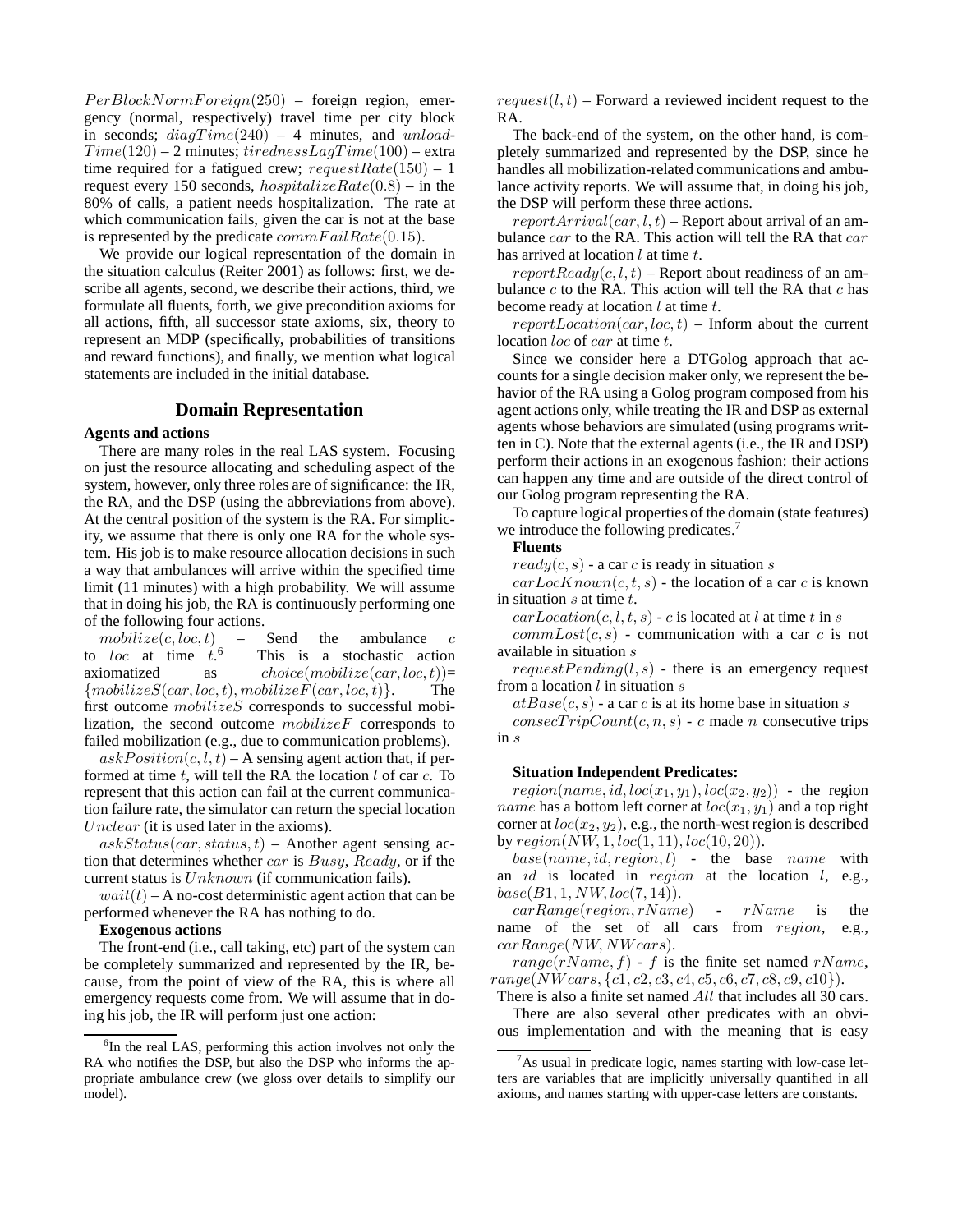to understand from their names:  $is ARegion (reg),$  $isAHospital(h),$   $isABase(b),$   $isACar(c),$  $validXCoord(region, x),$   $validXCoord(region, y),$ <br>hospital(name.id.region.l) homeRegion(car.req).  $hospital(name, id, region, l)$  $homeBase(car, base), \quad in(base, reg), \quad in(hosp, reg),$ in(loc, reg),  $inSameRegion(a, b)$ ,  $locOf(base, loc)$ ,  $locOf(hosp,loc)$ ; see details in (Pham, Soutchanski, & Mylopoulos 2006).

#### **Action precondition axioms**

 $Poss(wait(t), s)$  $Poss(mobilizeS(car, loc, t), s) \equiv$  $ready(car, s) \wedge carLocKnown(car, t, s)$  $Poss(mobilizeF(car, loc, t), s) \equiv$  $ready(car, s) \wedge carLocKnown(car, t, s)$  $Poss(askPosition(car, l, t), s)$  $Poss(askStatus(car, status, t), s)$ 

### **Successor state axioms**

A car is ready if it is reported that it is ready, or if the RA asked about the current status of the car and the result of this sensing action was that it is  $Ready$ , or the car is ready in the previous situation  $s$  and the last action is not a sensing action informing the RA that the car is busy or its status is unknown or not a mobilization action.

 $ready(car, do(a, s)) \equiv (\exists l, t)a = reportReady(car, l, t) \vee$  $(\exists t)a=askStatus(car, Ready, t) \vee$  $ready(car, s) \wedge \neg (\exists l, t) (a=mobileizeS(car, l, t) \vee$  $a=askStatus(car, Busy, t) \vee$  $a=askStatus(car, Unknown, t)$ .

Communication between ambulance crews and the DSP (and hence the RA) can fail. We model this by allowing the sensing action  $askPosition(car, l, t)$  to return the constant Unclear instead of a genuine location. More specifically, communication with a given car is said to be lost if: the RA tried to ask for its location or for its status and the reply was unclear, and the car has not get back to the RA since then (i.e., the DSP did not execute reportReady or reportArrival to pass information from the ambulance crew to the RA). In addition, if the mobilization fails, this indicates that communication is lost.

 $commLoss(car, do(a, s)) \equiv$ 

$$
(\exists t) a = askPosition(car, Unclear, t) \vee \n(\exists t) a = askStatus(car, Unknown, t) \vee \n(\exists t, loc) a = mobilizeF(car, loc, t) \vee \ncommLoss(car, s) \wedge \neg (\exists l, t) (a = reportReady(car, l, t) \vee \na = reportArrival(car, l, t)).
$$

When a car is stationary (e.g., parking at the home base), its location is known. When the car is on the move, its location changes, and therefore becomes unknown. However, we assume that within a certain validity period  $p$ , which we represent as  $validPeriod(p)$ , the car's location can be considered unchanged (since it did not move very far from its last known location) and therefore its location is known. In addition, if the car location is known in  $s$  at time, it remains known, if this car was not mobilized successfully (to an incident) more than  $p$  seconds ago, i.e., at a moment  $t$ such that  $t < time - p$ .

 $carLocknown(c, time, do(a, s)) \equiv$  $(\exists l, t)$ ( $a = reportReady(c, l, t) \wedge t \leq time \wedge$  $(\exists n. id, r) base(n, id, r, l)$  $(\exists l, t, p)(a = reportReady(c, l, t) \wedge t \leq time \leq t + p \wedge$  $\neg(\exists n, id, r) base(n, id, r, l) \wedge validPeriod(p)) \vee$ 

$$
(\exists l, t, p)(a = askPosition(c, l, t) \land t \leq time \land (\exists n, id, r) base(n, id, r, l)) \lor
$$

 $(\exists l, t, p)(a = askPosition(c, l, t) \wedge t \leq time \leq t + p \wedge$  $\neg(\exists n, id, r) base(n, id, r, l) \land l \neq Under \land validPeriod(p)) \lor$  $carLocKnown(c, time, s) \wedge \neg (\exists t, l, p)(a=mobileizeS(c, l, t))$  $\wedge validPeriod(p) \wedge time - t > p$ )

Similar to the previous axiom,  $l$  is the car  $c$  location at  $time$ in situation  $do(a, s)$ , if the last executed action a is that the crew of the ambulance  $c$  reported (via DSP) about readiness at the home base, or the crew is reported that it is ready elsewhere (the simulator makes sure that the car can report its readiness only at a hospital, at a location in the city, if a patient does not need hospitalization, or at the home base) and started to move towards the base and less than  $p$ seconds passed since the moment when information about l was received. Also, the location is l if the RA asked the crew of c recently about its position and got a clear reply, or the location was  $l$  in the previous situation  $s$  and the car was not successfully mobilized more than  $p$  seconds ago (i.e., either it is not moving, or if it is moving, then it started less than  $p$  seconds ago).

 $carLocation(c, l, time, do(a, s)) \equiv$ 

 $(\exists t)(a=reportReady(c, l, t) \wedge t \leq time \wedge$  $(\exists n, id, r) base(n, id, r, l)$ ) ∨

$$
(\exists l, t, p)(a = reportReady(c, l, t) \land t \leq time \leq t + p \land \neg(\exists n, id, r) base(n, id, r, l) \land validPeriod(p)) \lor
$$

 $(\exists l, t, p)(a=askPosition(c, l, t) \wedge t \leq time \wedge$  $(\exists n, id, r) base(n, id, r, l)$ )  $\vee$ 

 $(\exists l, t, p)(a = askPosition(c, l, t) \wedge t \leq time \leq t + p \wedge$ 

$$
\neg(\exists n, id, r) base(n, id, r, l) \land l \neq Unclear \land validPeriod(p)) \lor (\exists l', t, p)(a = mobilizeS(c, l', t) \land
$$

*validPeriod* $(p) \land time - t > p) \land l = Unknown \lor$  $carLocation(c, l, time, s) \wedge \neg (\exists l', t, p)(a = mobileizeS(c, l', t) \wedge$ validPeriod(p)  $\land$  time  $-t > p$ ).

An emergency request from the location  $l$  for an ambulance service is pending in  $do(a, s)$  if an emergency call is made from  $l$ , or if in the previous situation  $s$ , the request was pending and no ambulance is mobilized to this location l. request Pending(l, do(a, s)) =  $(∃t)$ 

$$
requestPenang(l,do(a,s)) \equiv (\exists t) \ a = request(l,t) \lor \neg(\exists c,t) \ a = mobility(l,s)).
$$

The ambulance car  $c$  is at its home base, if the crew of  $c$  (via DSP) reported to the RA from the location  $l$  that it is ready, and  $b$  is the home base of  $c$  and  $b$  is located at  $l$ , or the RA asked the crew of  $c$  about their location and got a reply that  $c$  is at the home base, or in the previous situation  $s$ ,  $c$  is at the home base and it is not mobilized successfully to serve an incident.

$$
atBase(c, do(a, s)) \equiv (\exists l, t, b)(a = reportReady(c, l, t) \land homeBase(c, b) \land locOf(b, l)) \lor
$$
  

$$
(\exists l, t, b)(a = askPosition(c, l, t) \land locOf(b, l)) \lor
$$
  

$$
homeBase(c, b) \land locOf(b, l)) \lor
$$
  

$$
atBase(c, s) \land \neg(\exists l, t)a = mobilizeS(c, l, t).
$$

An ambulance c made n consecutive trips in  $do(a, s)$ , if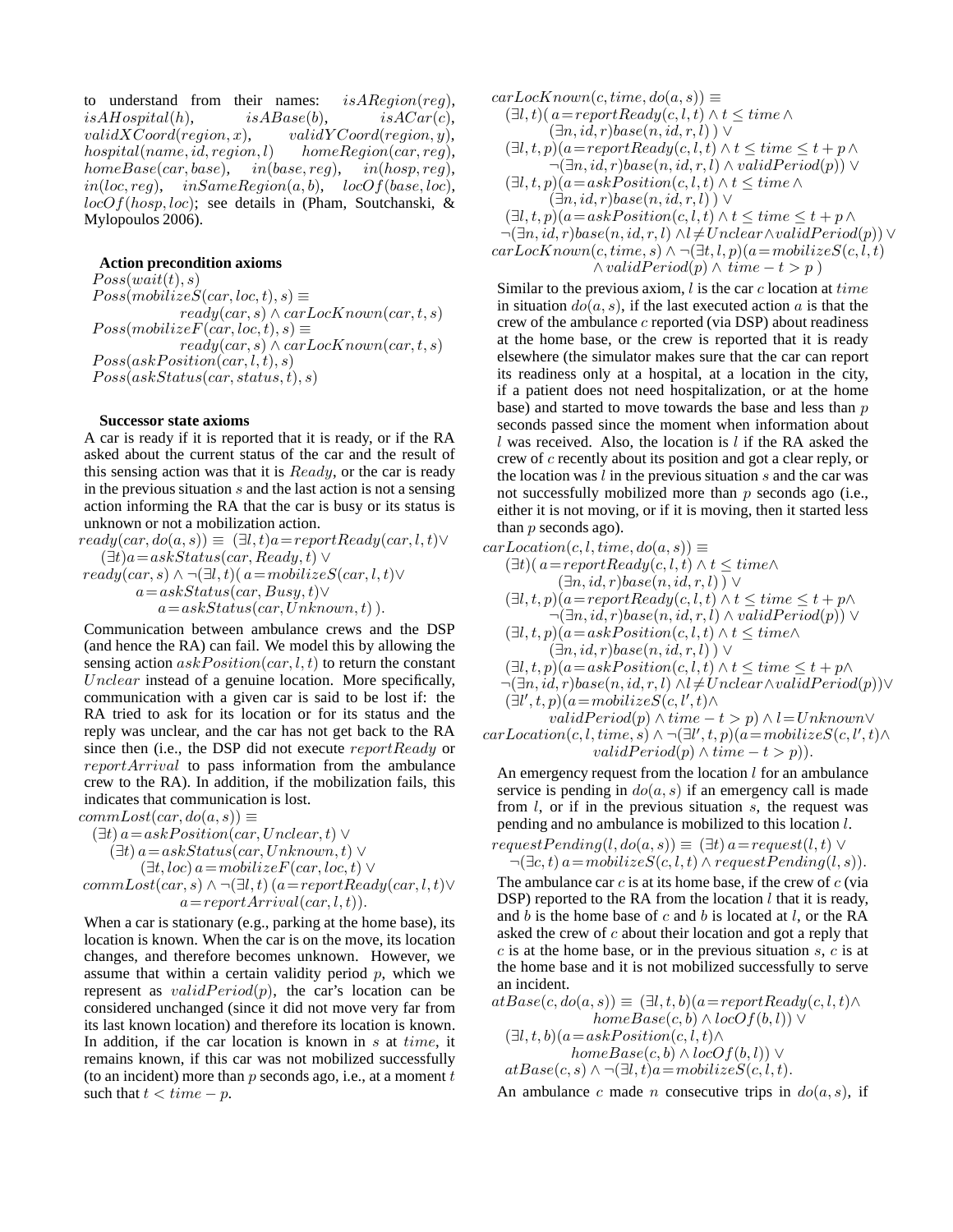it made  $n - 1$  consecutive trips in s and is successfully mobilized again, or if it made  $n$  consecutive trips in  $s$  and it is neither mobilized, nor reported that it is ready at its home base. Once the crew of  $c$  reports that  $c$  is ready at its home base, the number of consecutive trips is 0.

 $consecTripCount(c, n, do(a, s)) \equiv$ 

 $(\exists l, t, b)(a = reportReady(c, l, t) \wedge$ 

 $n= 0 \wedge homeBase(c, b) \wedge locOf(b, l)) \vee$  $(\exists l, t) a = mobility(C, l, t) \wedge consecTripleCount(c, n-1, s) \vee$  $consecTripCount(c, n, s) \wedge \neg (\exists l, t, b)(a=mobileizeS(c, l, t) \vee$ 

 $a=reportReady(c, l, t) \wedge homeBase(c, b) \wedge locOf(b, l)).$ 

# **Initial Situation**

In the initial situations, all ambulances are ready, they are at home bases and their locations are known:  $ready(c, S_0) \equiv isACar(c)$  $carLocKnown(c, t_2, S_0) \equiv isACar(c) \wedge start(S_0, t_1) \wedge t_2 \ge t_1$  $carLoc(c, l, t_2, s0) \equiv isACar(c) \wedge homeBase(c, b) \wedge$  $locOf(b, l) \wedge start(S_0, t_1) \wedge t_2 \geq t_1$ 

 $atBase(c, S_0) \equiv isACar(c)$ 

The basic action theory for the LAS domain includes also unique names axioms for actions: they state that all physical and sensing actions (both agent and exogenous) are pairwise unequal. We need several additional groups of axioms to specify an MDP: probabilities of transitions in an MDP for all stochastic agent actions, reward functions and sense conditions that need to be evaluated to distinguish between different outcomes of every stochastic action.

Probabilities of outcomes are defined as follows:  $prob(mobilizeS(c, l, t), p, s) \stackrel{def}{=} carLocation(c, l, t, s) \wedge$  $((\exists n, id, r) base(n, id, r, l) \wedge p = 1 \vee$ 

 $\neg(\exists n, id, r) base(n, id, r, l) \wedge commFailRate(f) \wedge p=1-f).$  $prob(mobilize F(c, l, t), p, s) \stackrel{def}{=} carLocation(c, l, t, s) \wedge$ 

 $((\exists n, id, r) base(n, id, r, l) \wedge p = 0 \vee$ 

 $\neg(\exists n, id, r) base(n, id, r, l) \wedge commFailRate(f) \wedge p = f).$ 

The most essential part of our theory is the set of definitions for rewards.<sup>8</sup> We will use two different reward functions. The first one takes into account the traveling distance only: it is intended to encourage mobilization of the car nearest to an incident without regard to all other factors. The idea is to provide the DTGolog's decision making operator  $\pi(var : \tau)\delta$  (nondeterministic finite choice of action argument), where  $\tau = \{c_1, \ldots, c_n\}$  is the finite set of alternative cars that can be chosen for mobilization, with the ability to pick the car with highest chance of getting to the incident on time. Essentially, given an available car  $c$ and a location  $l$ , the reward  $r$  that the program can expect to receive for mobilizing  $c$  to  $l$  is directly proportional to the probability that the travel time is no more than 11 minutes (or 660 seconds):  $r = c \cdot Prob\{0 \le t \le 660\},\$ where c is a constant 100 (defined by  $rOntime(100)$  in the model), and  $t$  is a random variable that represents the travel time. Rewards for doing other actions (except of mobilization) are defined as 0. For simplicity, we assume that travel time  $t$  has Gaussian distribution. More specifically,

 $t = (d+1) \cdot (\mathcal{N}(0, 1) + v)$ , where  $\mathcal{N}(0, 1)$  is the Gaussian random variable with the mean 0 and variance 1, d is the Manhattan distance between a car and an incident (i.e., d is the number of city blocks that a car has to travel) and  $v$  is the average travel speed (in seconds per city block). (Note we assume that time is needed to travel from a city block to itself, this is why we write  $d+1$  instead of d.) Consequently,  $Prob{0 \le t \le 660}$ = $Prob{t \le 660}$  -  $Prob{t \le 0}$ =  $Prob\{\mathcal{N}(0, 1) \leq \frac{660 - (d+1) \cdot v}{d+1}\} - Prob\{\mathcal{N}(0, 1) \leq -v\}.$ The reward function provided in the model, shown below, captures this equation and serves as a measure of how likely a given car, if mobilized, will make it to the incident on time.  $reward(r, S_0) \stackrel{def}{=} r = 0$ 

 $reward(r, do(a, s)) \stackrel{def}{=} r = 0 \land \neg (\exists c, l, t) a = mobilizeS(c, l, t)$  $reward(r, do(mobilizeS(c, loc(x, y), t), s)) \stackrel{def}{=}$  $(\exists x_1, y_1, d, v, r_{on})$  carLocation $(c, loc(x_1, y_1), t, s) \wedge$  $distance(loc(x_1, y_1), loc(x, y), d) \wedge rOnline(r_{on}) \wedge$  $avgTimePerBlockEmergHome(v) \wedge$ 

 $r = (Prob\{N \leq \frac{660 - (d+1) \cdot v}{d+1}\} - Prob\{\mathcal{N} \leq -v\}) \cdot r_{on}.$ This first reward function reflects only the system goal that requests have to be served quickly, but neglects take into account human factors (e.g., desire of crews to have rest between assignments). Note also that if the RA uses this reward function, then he does not account for unfamiliarity with foreign regions by assuming that the travel speed is always the emergency speed in the home region (in the simulator, it varies from the home region to a "foreign" region). In other words, by using this reward function, the RA overlooks important features of the domain and assumes that ambulance crews are equally comfortable to travel in any region. We define it intentionally in this way to demonstrate that more carefully designed reward functions are possible too.

The second reward function is more sophisticated. It takes into account not only the distance, but also crew fatigue which introduces a lag in the response time (recall the predicate  $tirednessLagTime(lag)$  defined above), region familiarity (using the predicate  $avgTimePerBlock Emerg Foreign(v)$  defined above), and the fluent  $consecTripCount(c, m, s)$  that helps to determine the number  $m$  of consecutive trips done by the car c. The definition of this reward function parallels the previous definition.

$$
\begin{array}{lll} reward(r, do(mobilizeS(c, loc(x, y), t), s)) \stackrel{def}{=} \\ (\exists x_1, y_1, d, m, v, lag, r_{on}) \, carLocation(c, loc(x_1, y_1), t, s) \land \\ \hspace{2.5cm} distance (loc(x_1, y_1), loc(x, y), d) \land \\ \hspace{2.5cm} \hspace{2.5cm} \hspace{2.5cm} \hspace{2.5cm} \hspace{2.5cm} \hspace{2.5cm} \hspace{2.5cm} \hspace{2.5cm} \hspace{2.5cm} \hspace{2.5cm} \hspace{2.5cm} \hspace{2.5cm} \hspace{2.5cm} \hspace{2.5cm} \hspace{2.5cm} \hspace{2.5cm} \hspace{2.5cm} \hspace{2.5cm} \hspace{2.5cm} \hspace{2.5cm} \hspace{2.5cm} \hspace{2.5cm} \hspace{2.5cm} \hspace{2.5cm} \hspace{2.5cm} \hspace{2.5cm} \hspace{2.5cm} \hspace{2.5cm} \hspace{2.5cm} \hspace{2.5cm} \hspace{2.5cm} \hspace{2.5cm} \hspace{2.5cm} \hspace{2.5cm} \hspace{2.5cm} \hspace{2.5cm} \hspace{2.5cm} \hspace{2.5cm} \hspace{2.5cm} \hspace{2.5cm} \hspace{2.5cm} \hspace{2.5cm} \hspace{2.5cm} \hspace{2.5cm} \hspace{2.5cm} \hspace{2.5cm} \hspace{2.5cm} \hspace{2.5cm} \hspace{2.5cm} \hspace{2.5cm} \hspace{2.5cm} \hspace{2.5cm} \hspace{2.5cm} \hspace{2.5cm} \hspace{2.5cm} \hspace{2.5cm} \hspace{2.5cm} \hspace{2.5cm} \hspace{2.5cm} \hspace{2.5cm} \hspace{2.5cm} \hspace{2.5cm} \hspace{2.5cm} \hspace{2.5cm} \hspace{2.5cm} \hspace{2.5cm} \hspace{2.5cm} \hspace{2.5cm} \hspace{2.5cm} \hspace{2.5cm} \hspace{2.5cm} \hspace{2.5cm} \hs
$$

According to this reward function, if  $laq$  is sufficiently large number (say,  $laq=100$ ) and an ambulance c did already several trips (say,  $m = 6$  trips), then the reward for choosing

 $8$ We talk about reward functions, but we define them using predicate symbols instead of function symbols to make their implementation in Prolog straightforward.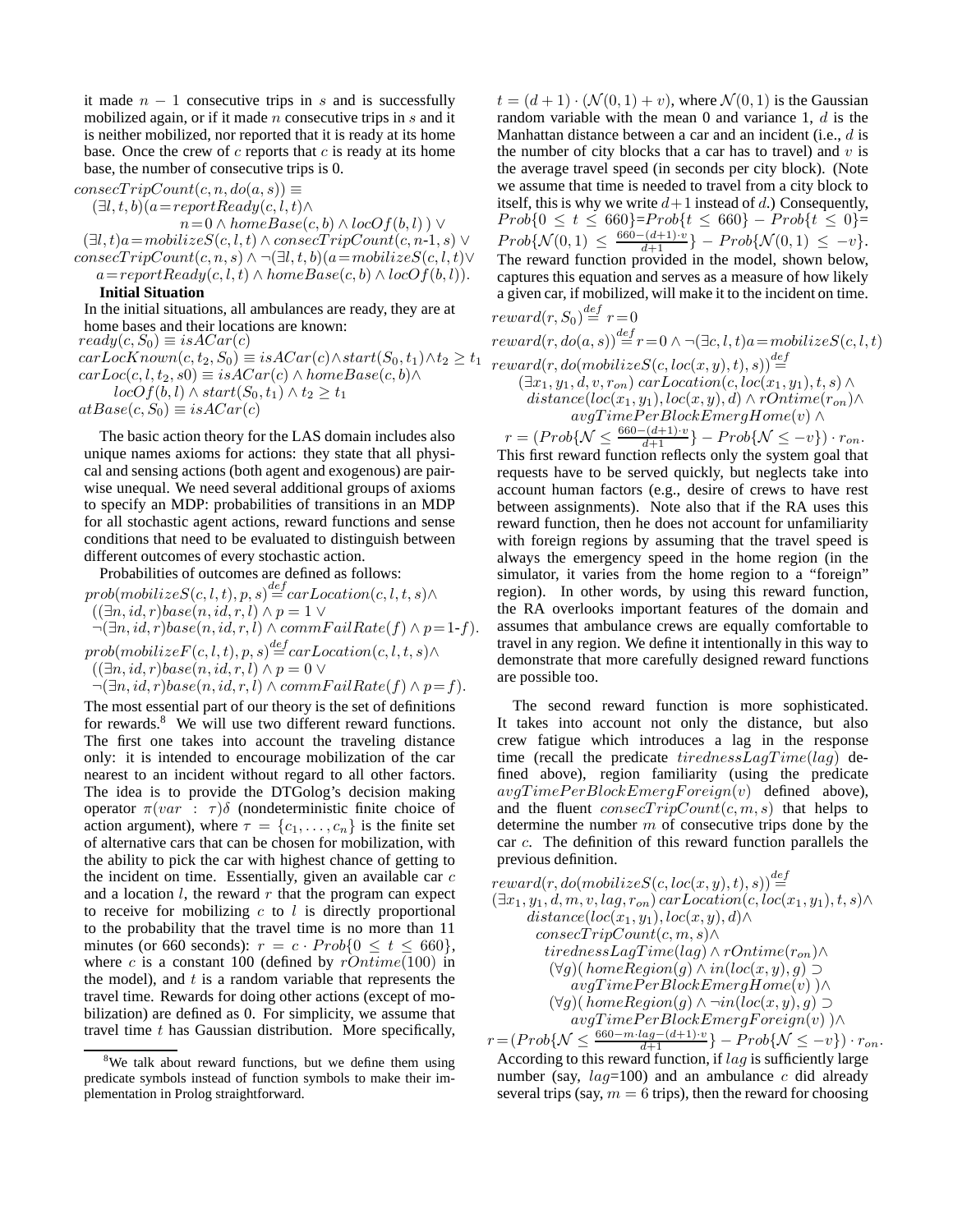this ambulance is low, because chances for this ambulance to arrive in time are less than  $Prob\{\mathcal{N}(0, 1) \leq \frac{60 - (d+1) \cdot v}{d+1}\},$ which is a very small number even if an incident happened in the same city block, i.e.,  $d=0$  (recall that  $v=100$ ). Thus, this reward function takes into account not only the system goals, but also interests of crews.

Finally, our theory of the domain includes axioms specifying: (1) what sensing actions has to be done to distinguish one outcome of the stochastic agent action  $mobileize(c, l, t)$ from another outcome (we require that the sensing action  $askStatus(c, st, t)$  should be performed); (2) axioms specifying situation suppressed logical conditions that need to be evaluated after doing a sensing action (see (Reiter 2001)):

 $\mathit{senseCond}(n, \phi) \mathop{=}\limits^{def} (\exists c, l, t)(\: n=mobileize{S}(c, l, t) \land$  $\phi = (isACar(c) \land \neg ready(c) \land \neg commLoss(c)) \lor$  $n=mobileizeF(c, l, t) \wedge$ 

 $\phi = (isACar(c) \land (ready(c) \lor commLoss(c)))$ 

This completes our logical representation of the domain and the MDP associated with the problem of allocating ambulances.

### **Golog procedures**

We model three allocation strategies using two Golog procedures and two reward functions. The first procedure resembles the strategy used by the human RA of the manual system as described in (The Communications Directorate 1993). For this reason, we call it a *manual* system, and implement it by a deterministic Golog program that does not do any decision theory. The main idea of this procedure is that the RA picks the ambulance car nearest to the incident by comparing distances of all cars from the incident. However, this choice is subject to important restriction that ambulances cannot cross borders between regions, and they serve incidents (and hospitals) from their home regions only. The second Golog program resembles the strategy used by an *automated* system as described in the LAS report, and this program is coupled with the first reward function. This second Golog program makes nondeterministic choice from a finite set of cars and, consequently, allows non-trivial decision making: the car nearest to an incident is picked using the first reward function. Any ambulance can be send to any region, as long as it is deemed as the ambulance that will reach the incident in time with the highest probability. The third strategy (a combination of the same second Golog program with the second reward function) is a hypothetical *optimized* system, in which the ambulance allocation task is also casted as a decision theoretic problem, but interests of ambulance crews are also reflected in the reward function.

We could also implement in DTGolog more sophisticated strategies (e.g., those which require planning for several steps ahead), but for simplicity of presentation we limit ourself with strategies mentioned above. We do quantitative comparison of these 3 strategies using our simulator. To present out results, we explain the structure of both Golog programs and then we provide tables with numerical data.

The first Golog program does the following. For a duration of  $d$  seconds, it checks continuously if there is a region with at least one request. If yes, and if there is at least one car

with the home base in this region that is currently ready and whose location is known, then procedure chooses a region and an incident in this region, finds a car that is the nearest to the incident, the distance between this car and the incident, and finds also the distance between the incident and the base. If there is a car at the base and the distance from the base to the incident is no more than 2 city blocks greater than the distance from the nearest car to the incident, the procedure mobilizes a car from the base; otherwise, it mobilizes the nearest car. In the case when there is no pending request, or there are pending requests, but all cars are busy, the procedure just performs the no-cost action wait() and then calls itself recursively. The procedure does all its work inside the scope of the DTGolog operator  $limit()$  that makes sure that program inside must be executed to the completion on-line before any decisions can be made about subsequent choices. If more than d seconds passed (the end of working shift), then the procedure executes no cost  $noOp()$  action that does nothing and quits.

**proc** allocResM anual(d)

```
\pi(t) \Big[ (now(t))?;
```
**if**  $t < d$  **then** limit( queryAllCars(t); **if** % At least one region has a pending request, % and one of its local cars is mobilizable  $(\exists r, x, y, c_1)$ (isARegion(r) ∧ validXCoord(r, x)∧  $validYCoord(r, y) \wedge requestPending(loc(x, y)) \wedge$  $isACar(c_1) \wedge homeRegion(c_1,r) \wedge$  $ready(c_1) \wedge carLocKnown(c_1, t))$ **then**  $\pi(r, x, y, nCar, nD, bD)$  [*incidentLoc(r,x,y)*;  $nearestMobilizableCar(r, x, y, nCar, nD);$  $distanceToBase(r, x, y, bD);$ **if** % Some car at the base is mobilizable and the % base is not very far away from the incident % in comparison to the nearest car.  $(\exists c_2)$  (is  $ACar(c_2) \wedge homeRegion(c_2, r) \wedge$  $atBase(c_2) \wedge ready(c_2) \wedge carLocKnown(c_2, t) \wedge$  $bD - nD = < 2$ **then** % Mobilize the car from the base  $(\pi c)$  [  $(isACar(c) \wedge homeRegion(c, r) \wedge$  $atBase(c) \wedge ready(c) \wedge carLocKnown(c, t))$ ?;  $mobileize(c, loc(x, y), t)$ **else** % Mobilize the nearest car  $mobileize(nCar, loc(x, y), t)$ **else**  $wait(t)$  % end of "limit"  $j$ ; alloc $ResManual(d)$  % Recursive call **else** noOp(t) 1

**endProc**

This Golog program calls several other procedures; all of them are straightforward and do not require any decision theory (the interested reader can find in (Pham, Soutchanski, & Mylopoulos 2006) the details of their implementation). The procedure  $queryAllCars(t)$  asks about positions of all those cars in the city for which locations are not known (but communication with them is available). The procedure  $incidentLoc(region, x, y)$  consists of the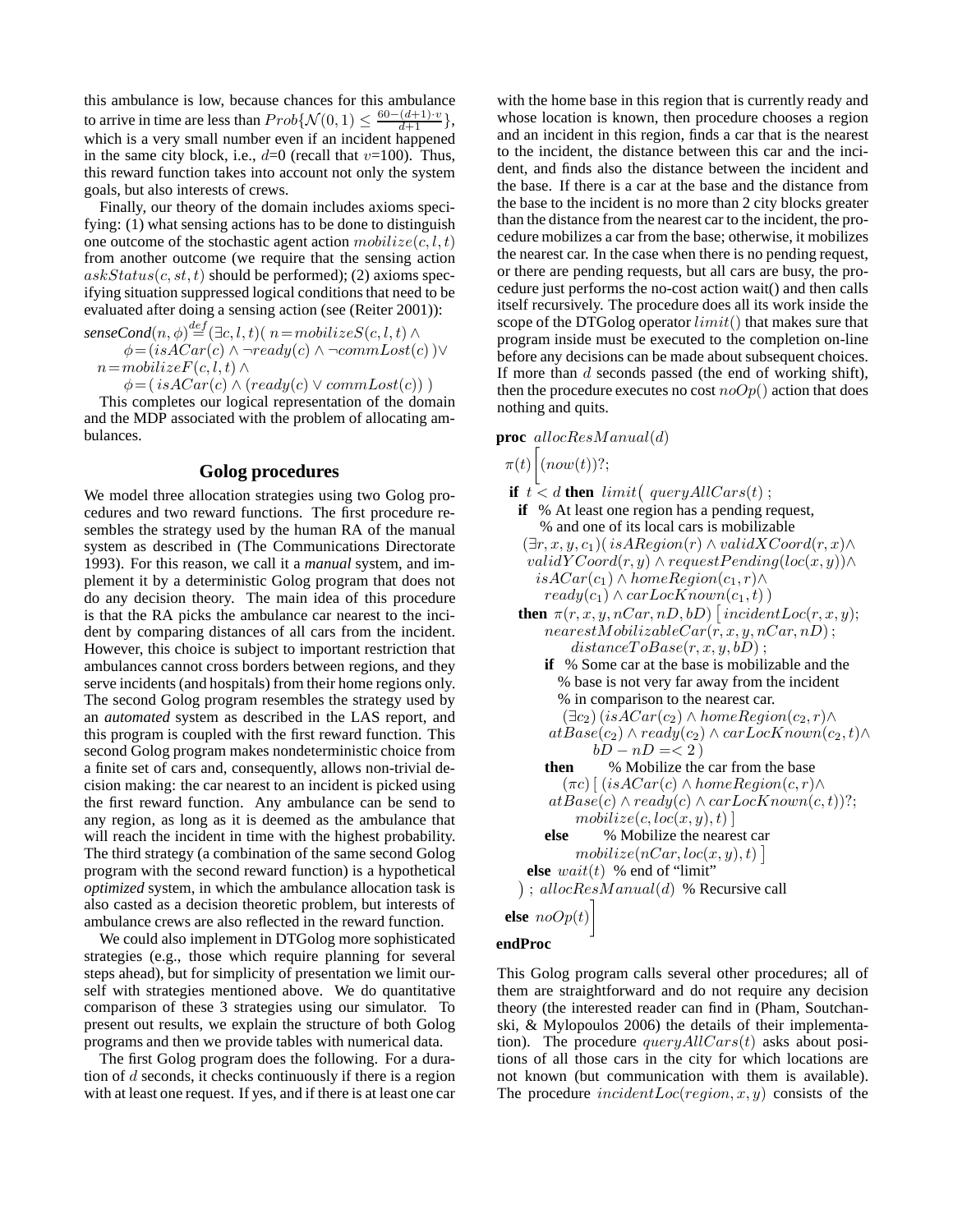test expression that grounds variables  $region, x, y$  to the name of a region where there is at least one request and the location of this request is at  $loc(x, y)$ . The procedure  $nearestMobileCar(region, x, y, nCar, nDist)$  also consists of the single test expression that for given values of  $region, x, y$  grounds the variable  $nCar$  (the variable  $nDist$ , respectively) to the nearest car (in terms of the Manhattan distance) from the incident  $loc(x, y)$  (to the distance between the nearest car and the incident, respectively). The procedure  $distanceToBase(reqion, x, y, bDist)$  takes values of  $region, x, y$  and grounds the value of the variable  $bDist$  to the Manhattan distance between the base in  $region$ and the incident at  $loc(x, y)$ .

The automated system does not take into account human factors (such as crew fatigue and unfamiliarity with "foreign" regions) and uses the first reward function. (Note: The simulator always does calculations that take all these factors into account, regardless of what allocation strategy is used.) The second Golog program that implements the automated system works in much the same way as the Golog program for the manual system, except a few important details. The main difference is that it picks (via DTGolog's nondeterministic finite choice  $\pi(car, rangeName)$ ) the car that it believes to have the highest chance of getting to the incident on time and mobilizes it. Because this non-deterministic operator occurs inside the scope of the  $limit()$  operator, the choice of the car to mobilize is made by solving a simple decision task with the horizon 1. Note that DTGolog can also accommodate more far-sighted decision making (DTGolog was designed for finite horizon decision-theoretic planning with constraints), and consequently, more sophisticated decision making agents can be considered as well. The second Golog program gives no preference to cars at the base, and to serve a request, it considers all cars from all regions. Thus, this second program provides a good illustration how DT-Golog can take advantage of the structure of this domain by providing natural constraints on the set of policies that need to be considered.

**proc** allocResAuto(d)

$$
\pi(t)\Big[(now(t))?
$$

```
if t < d then limit( queryAllCars(t);
 if % At least one request is pending
     % and at least one car is mobilizable
  (\exists r, x, y, c_1)(isARegion(r) \land validXCoord(r, x)\landvalidYCoord(r, y) \wedge requestPending(loc(x, y)) \wedgeisACar(c_1) \wedge ready(c_1) \wedge carLocKnown(c_1,t))then \pi(r, x, y, rName) [incidentLoc(r, x, y);
          % Pick the best car and mobilize it
    (range(All, rName))?;
 \pi(car, rName) mobilize(car, loc(x, y), t)]
 else wait(t) % end of "limit"
); allocResAuto(d) % Recursive call
else noOp(t)
```
# **endProc**

As we mentioned above, an "optimized" system uses also the second Golog program, but it makes better decisions than

the automated system by relying on the second reward function. The interested reader can find all details about these Golog programs, their implementation in Prolog (as well as numerical data we collected) in (Pham, Soutchanski, & Mylopoulos 2006).

# **Simulation Results**

The simulator calculates travel times for ambulances using a simple assumption that travel time of any ambulance along a city block has the Gaussian distribution (because travel time cannot be negative the simulator samples until it gets a positive value). To simulate the travel time between  $loc(x_1, y_1)$  and  $loc(x_2, y_2)$ , let d be the Manhattan distance between them,  $v$  be the average number of seconds it takes for the car to travel one city block, and apply this formula:  $t(loc(x_1, y_1), loc(x_2, y_2)) = \sum_{i=1}^{d} \mathcal{N}(v, 1)$ , where  $t(loc_1,loc_2)$  is the time we want to calculate, and  $\mathcal{N}(v,1)$ is a positive random number drawn from the Gaussian distribution with mean  $v$  and variance 1. The simulator takes a short trajectory between two locations and if it intersects a border between the home region and another region, the simulator uses the appropriate value of speed  $v$  for each city block (as defined above). In addition, the simulator uses a data structure that allows appropriate exogenous actions to be generated at the right time and be inserted into the situation term.

To collect the statistics, we performed simulation of the three allocation strategies using several request rates. For each request rate, each strategy was called 10 times, each time for approximately 300 requests. We run simulation on an AMD 1800 Mhz machine with 1GB of memory running Linux kernel 2.6.8. For each request rate, the process of collecting data for 300 requests takes approximately 5 hours. This indicates that decision making for one request takes less than 1 minute on average (because the simulator takes some time to do required computations). This time is mostly due to unoptimized implementation of the DTGolog interpreter in Prolog. The on-line DTGolog interpreter that we use is implemented using ECLiPSe Prolog 5.7 that is bundled with a linear constraint solver XPRESS 1427icp (it provides reasoning about time). The interpreter calls external functions and gets results from our simulator using C–Prolog interface. <sup>9</sup> The resulting values (presented in the tables) are averages over 10 runs. The entries in the table,  $A(B+C+D)$ , mean that in the given design at the given request rate, A percents of the time, it took more than 8 or 11 minutes for the ambulance to reach its incident's location. Out of this A percents, B percents was caused by long travel time (ie, the car simply spent more than 11 minutes in traffic), C percents was caused by mobilization delay (i.e., all cars were busy at

<sup>&</sup>lt;sup>9</sup>One can be tempted to implement the three allocation strategies considered above in a programming language like C, but this approach would be inflexible, would not allow to consider easily other designs that require decision making with longer horizons, and would be difficult to adapt to other applications with constraints on decision making process. At the same time, a variety of other Golog programs can be easily evaluated using DTGolog interpreter.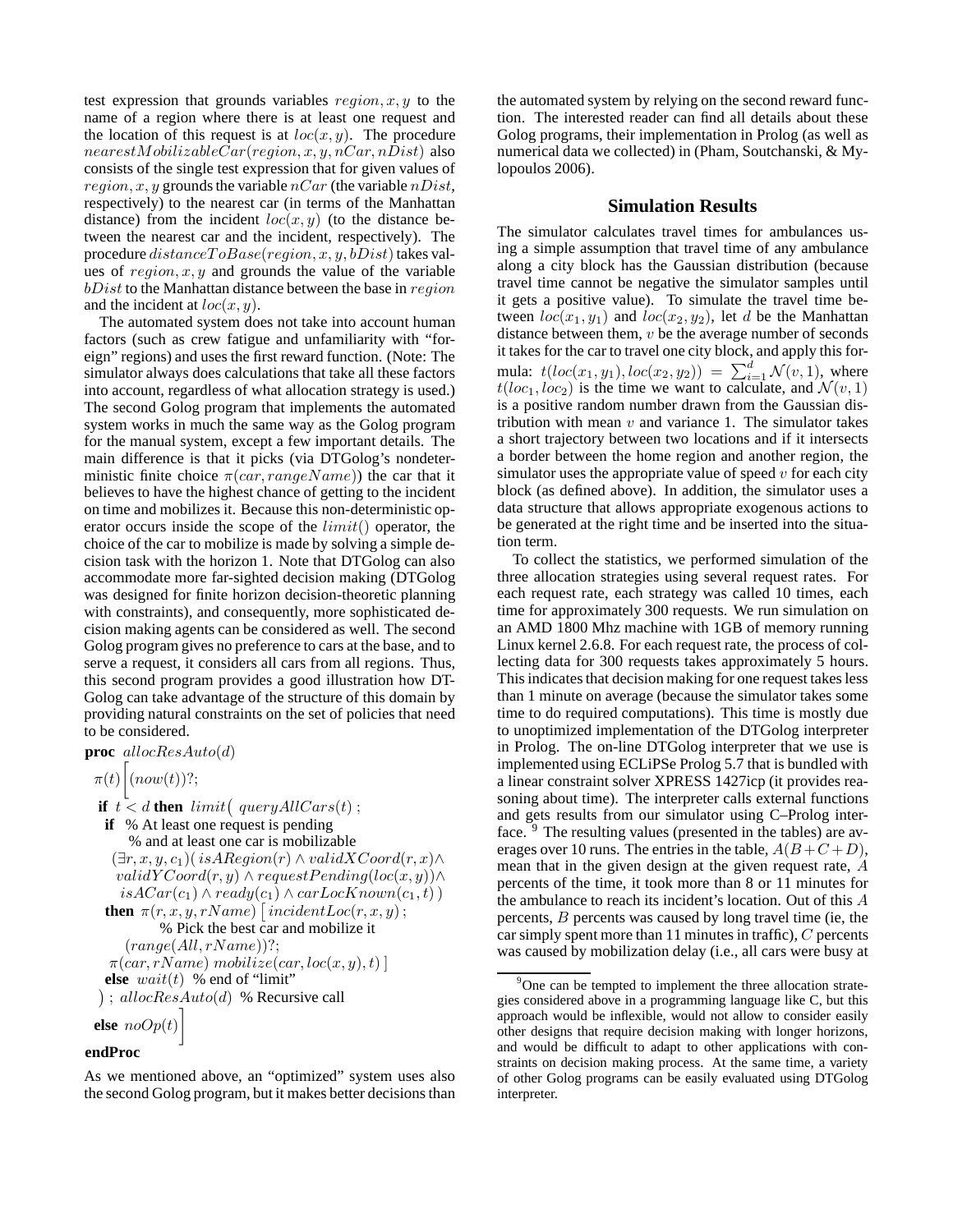the time the incident occurred), and  $D$  percents was the result of both mobilization delay and long travel time. The first table represents percentage (rounded to an integer) of those trips that take more than 8 minutes, the second table - percentage of those trips that take more than 11 minutes. As

|  | Rates | Manual         | Automated      | Optimized     |
|--|-------|----------------|----------------|---------------|
|  | 60    | $70(14+35+20)$ | $68(16+11+42)$ | $62(16+9+36)$ |
|  | 70    | $55(21+21+13)$ | $66(23+9+35)$  | $57(26+5+26)$ |
|  | 80    | $45(25+13+7)$  | $56(34+4+18)$  | $32(32+0+0)$  |
|  | 90    | $39(29+6+4)$   | $37(37+0+0)$   | $31(31+0+0)$  |
|  | 120   | $30(30+0+0)$   | $35(35+0+0)$   | $32(32+0+0)$  |
|  | 150   | $31(31+0+0)$   | $33(33+0+0)$   | $28(28+0+0)$  |
|  |       |                |                |               |
|  | Rates | Manual         | Automated      | Optimized     |
|  | 60    | $56(4+45+7)$   | $58(7+15+36)$  | $53(9+13+31)$ |
|  | 70    | $36(5+27+4)$   | $53(10+12+31)$ | $43(12+7+24)$ |
|  | 80    | $24(6+17+2)$   | $35(14+6+16)$  | $11(11+0+0)$  |
|  | 90    | $16(7+8+1)$    | $11(11+0+0)$   | $9(9+0+0)$    |
|  | 120   | $8(8+0+0)$     | $8(8+0+0)$     | $8(8+0+0)$    |
|  | 150   | $8(8+0+0)$     | $8(8+0+0)$     | $7(7+0+0)$    |

one might expected, the performance of different strategies are in the right order: the "optimized" allocation strategy is better than "automated", and "manual" allocation strategy is somewhat better than "automated". Additional experimentation (with different sets of parameters) might be necessary to provide statistically significant comparison between "optimized" and "manual" strategies. We did not do this in our paper, because our intention was not to advocate the superiority of one particular strategy, but that each design of a decision making agent can be expressed and compared with other alternatives using DTGolog.

## **Discussion and Conclusion**

We consider applicability of DTGolog to the task of evaluation of alternative designs of a decision making agent. In particular, we discuss several designs of a resource allocating agent in LAS and use DTGolog for making decisions which ambulance to allocate when there is a request. Each design is represented as a combination of a Golog program and a reward function. We use different reward functions to show that preferences of stakeholders can be captured differently in the model. We also intentionally use different Golog programs to show that different decision making styles can be represented using this approach. We show that domain dependent constraints on the set of policies can range from a purely deterministic program (no decision making at all) to a Golog program with a limited number of decision points. In the latter case, a finite horizon planning can be accomplished by the off-line DTGolog interpreter that resolves nondeterministic choices in an optimal way using one of the given reward functions. In this paper, we consider only very simple Golog programs, but DTGolog can handle also more sophisticated strategies and longer horizons. We demonstrate that DTGolog is a very expressive framework that seamlessly combines programming with decision-theoretic planning in the fully observable MDPs. To represent a processoriented problem that continues indefinitely (as long as new exogenous requests arrive), we supplement DTGolog with a simulator that generates randomly requests and several other exogenous actions (e.g., arrivals of ambulances) and also computes traveling time. Because we choose a domain where the state space has well beyond  $30^{300} \cdot 2^{300}$  states (3) grid-worlds  $10 \times 10$  with at least 1 request anywhere and 30 cars located anywhere) and there are many actions available in every state, it is doubtful that even state-of-the art MDP solvers (such as SPUDD) can solve the decision-theoretic planning problem in this domain. For this reason, quality of alternative designs cannot be evaluated by comparison with policies computed by the decision-theoretic planners. However, our simulator provides statistical data about traveling time, and using these data, we can determine the number of cases when ambulances arrive in time or too late, and, as a consequence, it is possible to evaluate quantitatively each design. It might be surprising that some of our designs are non-deterministic Golog program where non-determinism is resolved at run time to make the best decision (with respect to program constraints). However, we believe this is important, because resolving this non-determinism at design time can be problematic due to the huge size of the state space.

The main contributions of our paper are the following. First, we developed an extensive logical formalization of a non-trivial domain. Second, we demonstrated that DTGolog is well suited to the task of evaluation of alternative designs of a decision making agent. Third, we did experimental analysis of three different designs of a decision making agent using the same simulator for a fair comparison.

The large number of choices and the large number of actions with uncertain outcomes present computational challenges that have to be addressed in future work. The most important direction for future research is overcoming computational challenges of the DTGolog framework: using sampling to deal with large branching factor (in the version of directed value iteration that provides semantics for a DTGolog interpreter (Boutilier *et al.* 2000)) and using progression to deal with growing situation terms (Reiter 2001). Our research goal is a more advanced framework to handle models that are large enough to be of use in software design applications such as this one. In 2004, the real LAS-CAD system included about 30 regions, about 400 vehicles and was the largest public ambulance system in the world.<sup>10</sup>

## **References**

Barto, A. G.; Bradtke, S. J.; and Singh, S. P. 1995. Learning to act using real-time dynamic programming. *Artificial Intelligence* 72(1–2):81–138.

Bertsekas, D. P., and Tsitsiklis, J. N. 1996. *Neuro-dynamic programming*. Belmont, Mass.: Athena Scientific.

Boutilier, C.; Reiter, R.; Soutchanski, M.; and Thrun, S. 2000. Decision-theoretic, high-level agent programming in the situation calculus. In *Proceedings of the 17th Conference on Artificial Intelligence (AAAI-00)*, 355–362.

Boutilier, C.; Dean, T.; and Hanks, S. 1999. Decision theoretic planning: Structural assumptions and computational leverage. *J. of Artificial Intelligence Research* 11:1–94.

 $10_{\rm http://www.lond-amb.sthames.nhs.uk/news/performance/performance.html}$